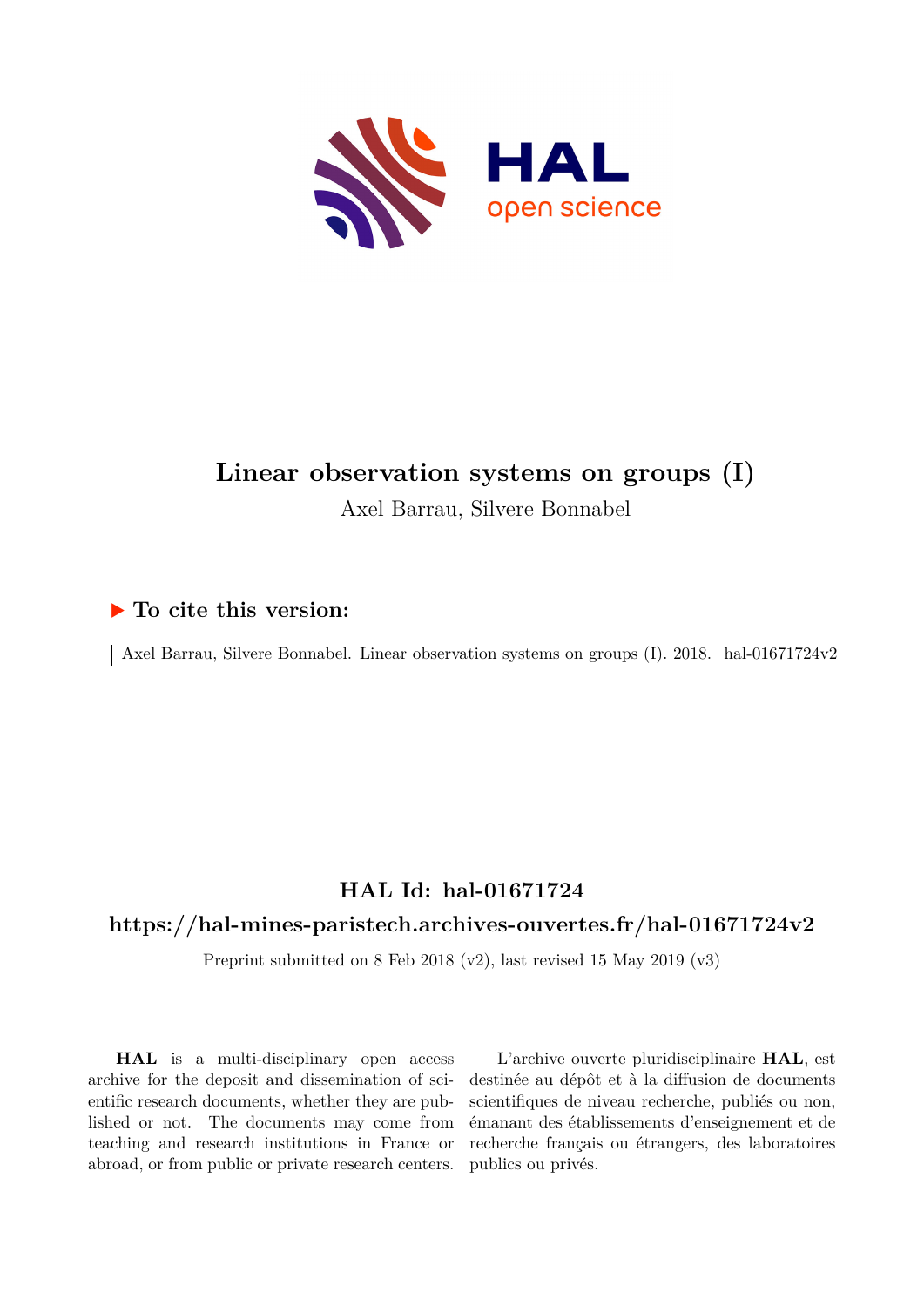## Linear observation systems on groups (I)

Axel Barrau, Silvère Bonnabel<sup>∗</sup>

February 8, 2018

#### Abstract

The present paper is an accessible digest, along with extensions, of previous work by the authors. We propose an unifying and versatile framework for a class of discrete time systems whose state is an element of a group, that we call linear observation systems on groups. Those systems strictly mimic linear systems in the sense that  $+$  is replaced with group multiplication, and linear maps with automorphisms. Generalized linear observers on groups, which are the group counterpart of linear observers (and known as invariant observers on groups), are shown to share some important properties with linear observers, namely the fact the estimation error equation is autonomous. We then prove that, linear observation systems are in fact the only ones such that the error equation is autonomous, and relate them to group-affine systems we have previously introduced in continuous time. We also introduce a family of groups called  $SE_K(D)$ , and leverage it to prove many non-linear discrete-time systems of navigation and robotics (including Simultaneous Localization And Mapping) are in fact linear observation systems on  $SE_K(D)$ .

## 1 Introduction

Symmetry-preserving (also called invariant) observers, see [9], or more generally non-linear observers on Lie groups, see e.g. [7, 19, 23, 5, 4, 16, 6, 13, 15, 20] have drawn attention over the past decade, both for their theoretical convergence properties, and for their simplicity and robustness in practical applications, essentially attitude estimation for guidance and control of unmanned aerial vehicles (UAV).

The present article introduces a simple mathematical framework that unifies previous work by the authors. Indeed, in [7] it is advocated that invariant systems on Lie groups with equivariant output maps yield autonomous error equations

<sup>∗</sup>A. Barrau is with SAFRAN TECH, Groupe Safran, Rue des Jeunes Bois - Chateaufort, 78772 Magny Les Hameaux CEDEX. S. Bonnabel is with MINES ParisTech, PSL Research University, Centre for robotics, 60 Bd St Michel 75006 Paris, France [axel.barrau,silvere.bonnabel]@mines-paristech.fr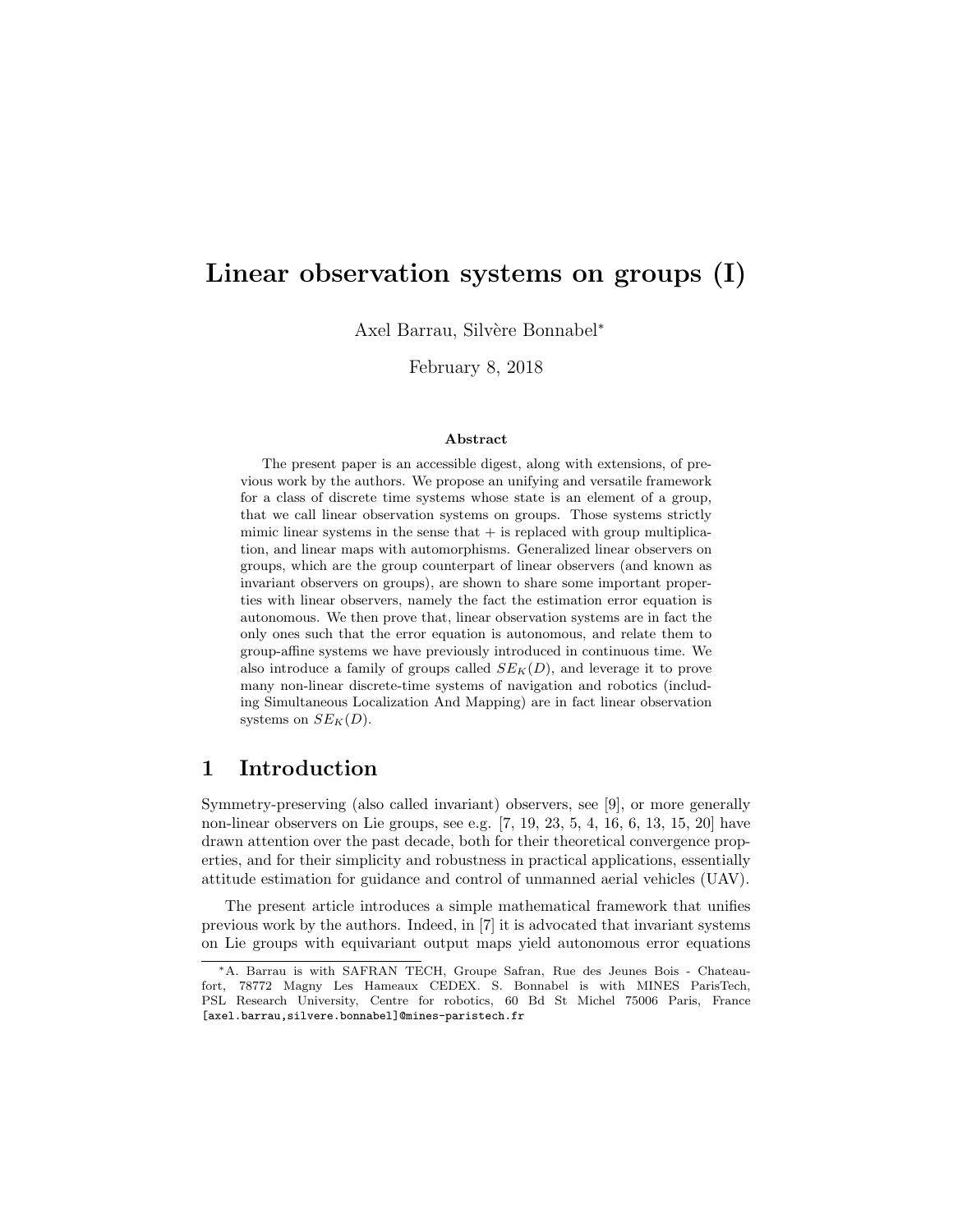(Nota Bene: "autonomous" meaning here the differential equation that governs the evolution of the estimation error is a function of the error itself and the inputs only, that is, it does not explicitly depends on the actual trajectory followed by the state as should be expected for a non-linear system. Yet, through the inputs, it may explicitly depend on time  $t$ ). This fact was also noticed and exploited in various other works, see e.g., [17, 24] amongst others. In [2], the class of systems such that the invariant error between two trajectories of the system is autonomous was extended, and wholly characterized mathematically. Notably, it encompasses the three classes typically considered of left-invariant, right-invariant, and mixedinvariant systems, known to yield autonomous errors, see [16].

In the present article we consider the discrete-time case, as opposed to our previous works, notably [2], and we propose a definition of linear observation systems on groups. We provide novel characterizations of this class, one of them the one we use to introduce those systems - being surprisingly simple, as essentially we have a linear system where addition is replaced with group law. We then consider generalized linear observers on groups, which are known as the invariant observers in continuous time, see e.g. [7], or more generally observers on Lie groups in previous literature, and which are the counterpart of linear observers, and are shown to share some important properties with them, namely the fact the error equation is autonomous.

We also introduce a novel family of groups called  $SE_K(D)$ , and prove many systems of engineering pertaining to navigation and localization are in fact linear observation systems on  $SE_K(D)$ . Those systems include 0- attitude estimation with unbiased gyrometers, 1- navigation with GPS and an inertial measurement unit (IMU), 2- navigation in a static map of known features, 3- simultaneous localization and mapping (SLAM) for a wheeled robot, 4- SLAM for an unmanned aerial vehicle (UAV) equipped with an IMU, and even 5- SLAM with a mixture of static features and features moving at constant speed (SLAM with dynamical objects tracking). For each of those systems, owing to the fact they are linear systems on the group, we readily obtain large classes of observers with autonomous error dynamics, and under observability conditions we obtain local convergence around any trajectory (which is generally a difficult property to obtain in the non-linear case). 0- is so well-known that we do not detail it. The fact that 1 lends itself to the observers on groups with autonomous errors framework was noticed and proved in [2] in continuous time, but never in discrete time (and the transposition is not straightforward). The fact that 3- lends itself to our framework was noticed in [8] and exploited in [3] to derive an EKF with consistency properties. Regarding 4- and 5-, it had never been noticed before to our best knowledge.

The main contributions are twofold. First, we introduce a framework that unifies prior work by the authors. The choice of discrete time, as opposed to most of our prior work, tends to simplify the theory (notably we do not suppose the group is a Lie group) and as such the paper provides a very tutorial and accessible intro-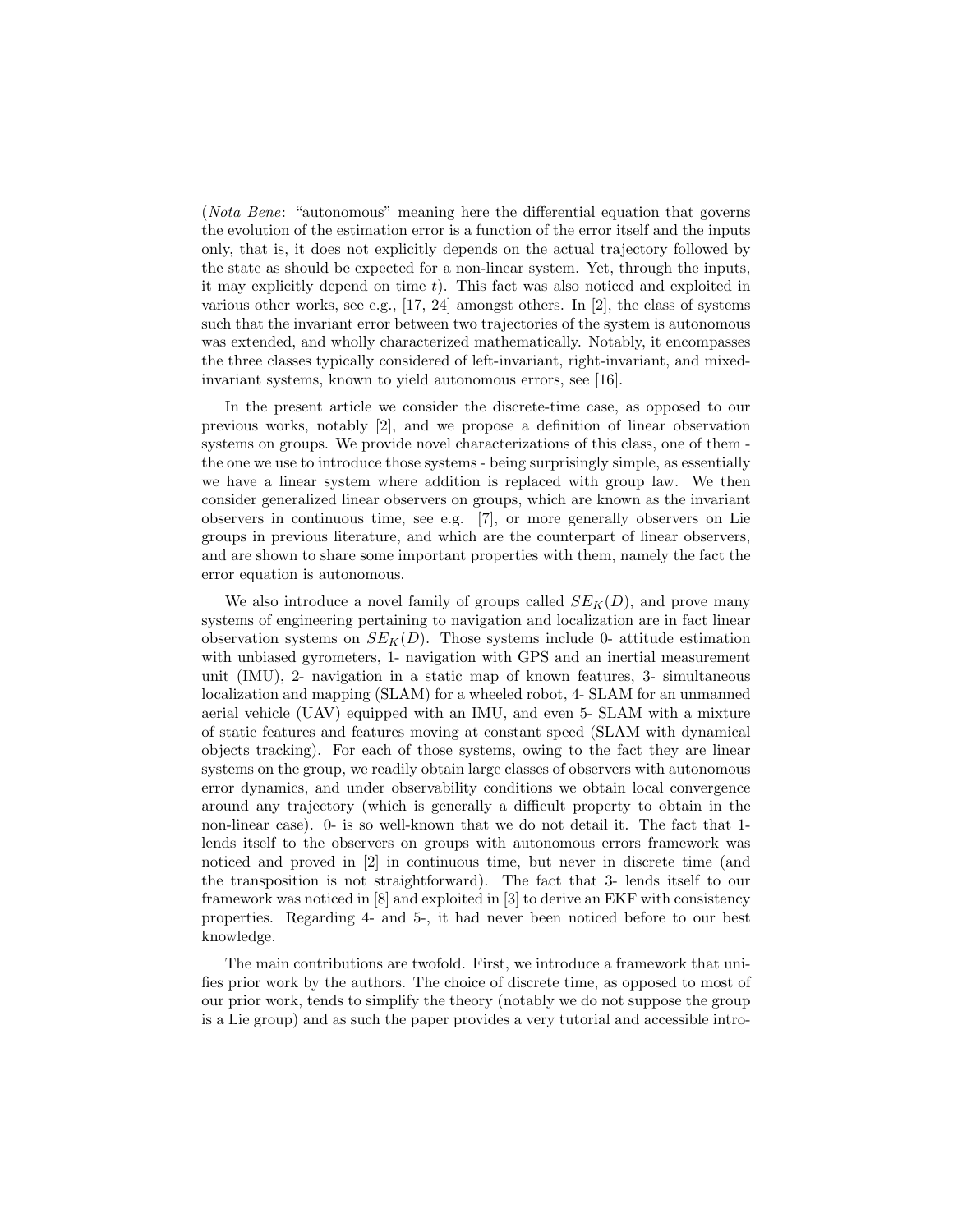duction to the subject (note also that, the observation structure through group actions we introduce is very convenient, although it is essentially a reformulation of the notion of compatible outputs of  $[9]$ . The seven characterizations of linear observation systems on groups we provide is novel and extends those already discovered in [2] in continuous time. Then, as underlined before, the paper shows that quite a number of discrete-time systems pertaining to the field of navigation and localization are in fact linear systems on groups, a fact previously unknown for some of them, and this using a single family  $SE_K(D)$ .

Historically, several approaches to filtering or observer design for systems possessing a geometric structure have been developed in previous literature. For stochastic processes on Riemannian manifolds [14] some results have been derived, see e.g., [21]. The specific situation where the process evolves in a vector space but the observations belong to a manifold has also been considered, see e.g. [12] and more recently [22]. For systems on Lie groups powerful tools to study the filtering equations - such as harmonic analysis - have been used, notably in the case of bilinear systems [25] and estimation of the initial condition of a Brownian motion in [11].

Note that, this online preprint contains an appendix where various complementary interesting points are covered.

### 2 Linear systems and observers

Given a partially observed dynamical system, an observer is another dynamical system fed with observations coming from the first system and designed to provide an estimation of the state, without ever differentiating the measured signals (which are always noisy in practice). In general, building observers with theoretical properties is difficult due to the multiplicity of possible trajectories of the true system. But this task becomes much easier in one special case: if the considered system is linear, using linear observers, also known as Luenberger observers [18].

**Definition 1** (Linear system). For all  $n \in \mathbb{N}$ , let  $F_n \in \mathbb{R}^{N \times N}$ ,  $H_n \in \mathbb{R}^{P \times N}$ , and  $a_n \in \mathbb{R}^N$ . A linear system with state  $x \in \mathbb{R}^N$  is defined through the equations:

$$
x_{n+1} = F_n x_n + a_n \tag{1}
$$

$$
y_n = H_n x_n \tag{2}
$$

where  $y_n \in \mathbb{R}^P$  is the observed output.

In this case, a specific class of observers has sound theoretical properties:

**Definition 2** (Linear observer). A linear observer of the system  $(1)$ ,  $(2)$  is an observer of the form:

$$
\hat{x}_{n+1|n} = F_n \hat{x}_{n|n} + a_n,\tag{3}
$$

$$
\hat{x}_{n+1|n+1} = \hat{x}_{n+1|n} + L_n \left( y_{n+1} - H_{n+1} \hat{x}_{n+1|n} \right) \tag{4}
$$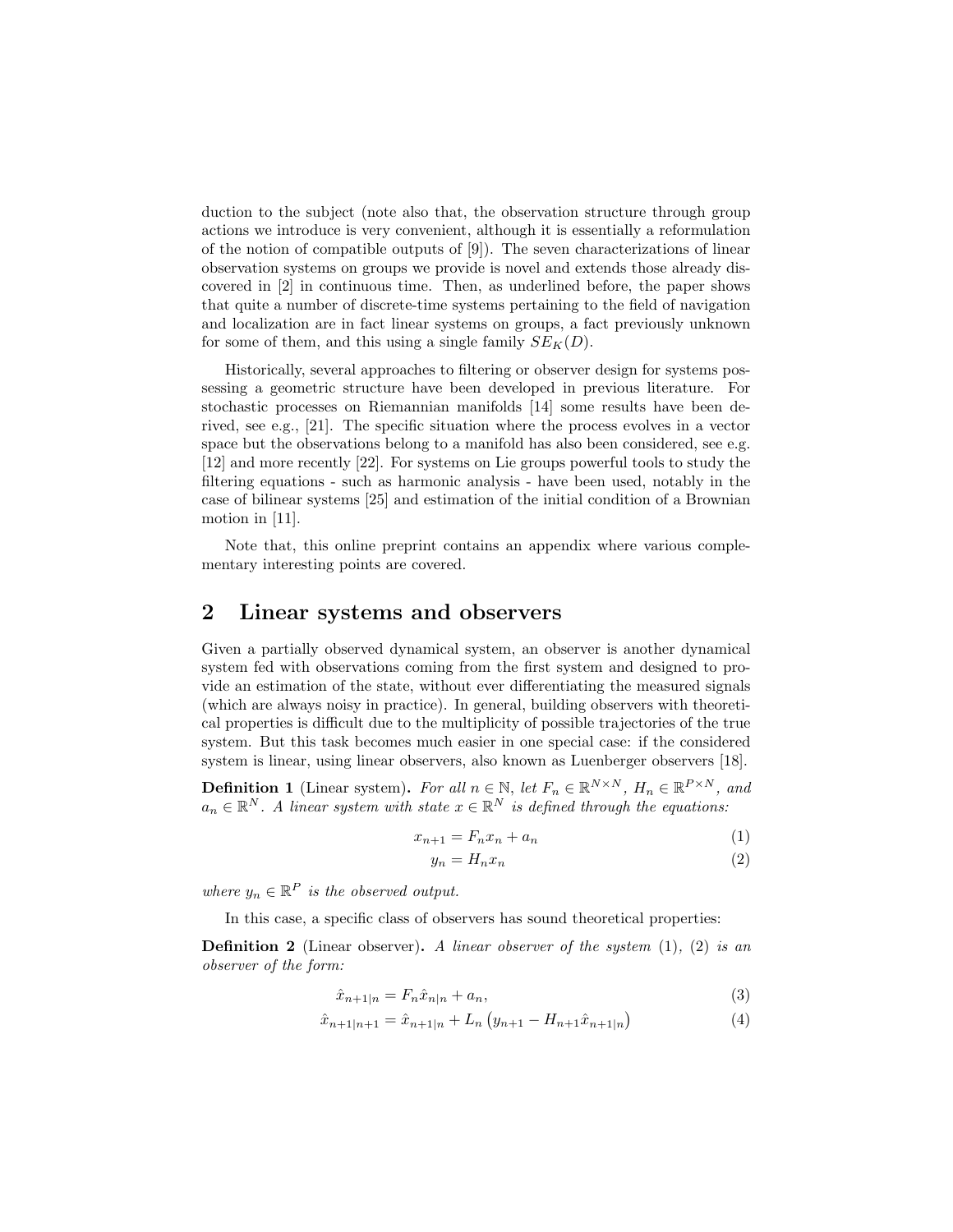#### with  $L_n$  a tunable matrix called the gain.

The rationale is as follows: first the estimate is propagated using the model equations [propagation step]. Then, it is corrected using a correction term that is proportional to the discrepancy between the measured output and the predicted one [udpate step], and which "nudges" the estimate towards the true state. This discrepancy between measured output and predicted (or estimated) one is called the "innovation". The property making the study of linear observers for linear systems particularly easy, is related to the evolution of the estimation error  $e$ defined as:

$$
e = x - \hat{x}.
$$

During the propagation step we have indeed:

$$
e_{n+1|n} = x_{n+1} - \hat{x}_{n+1|n} = F_n x_n - F_n \hat{x}_{n|n} = F_n e_{n|n},
$$
\n(5)

and during the update:

$$
e_{n+1|n+1} = x_{n+1} - \hat{x}_{n+1|n+1}
$$
  
=  $x_{n+1} - \hat{x}_{n+1|n} - L_n \left[ H_{n+1} x_{n+1} - H_{n+1} \hat{x}_{n+1|n} \right]$   
=  $(I - L_n H_{n+1}) e_{n+1|n} = (I - L_n H_{n+1}) F_n e_{n|n}.$  (6)

At both propagation and update steps, the error variable follows an autonomous equation, i.e., independent from the trajectory  $x_n$  followed by the system, (or equivalently on the actual value of  $\hat{x}_n$ ). This means matrices  $L_n$  can be tuned without considering any specific trajectory of the system (and the corresponding tuning will be satisfactory for all trajectories). The remainder of this paper shows this property generalizes to a much broader class of systems.

**Remark 1.** The equation governing the error evolution (6) explicitly depends on the time step n. As such the term "autonomous" is abusive, but it is used here to insist on the absence of explicit dependency on the estimated state's trajectory. Indeed, if  $F_n$  and  $H_{n+1}$  were non-linear maps,  $e_{n+1|n+1}$  would depend on both  $x_n$ and  $\hat{x}_n$  and would by no means be a function of  $e_{n|n}$  only.

### 3 Linear observation systems on groups

A natural question that arises when dealing with nonlinear systems is wether an analog to equations  $(5)$  and  $(6)$  can be found. Of course, the answer is no as linearity is needed when factorizing matrices  $F$  and  $H$ . Linearity is the key to autonomous error variables because it factorizes vector additions and subtractions. As there is apparently no way to obtain the same property with a nonlinear system, the idea we develop here is finding systems which factorize under a different operation. This means that, in the sequel, we are going to work with a general operation which can be, or not be, the vector addition. The only hypothesis we impose on the operation is being a group law, which is necessary to build error variables.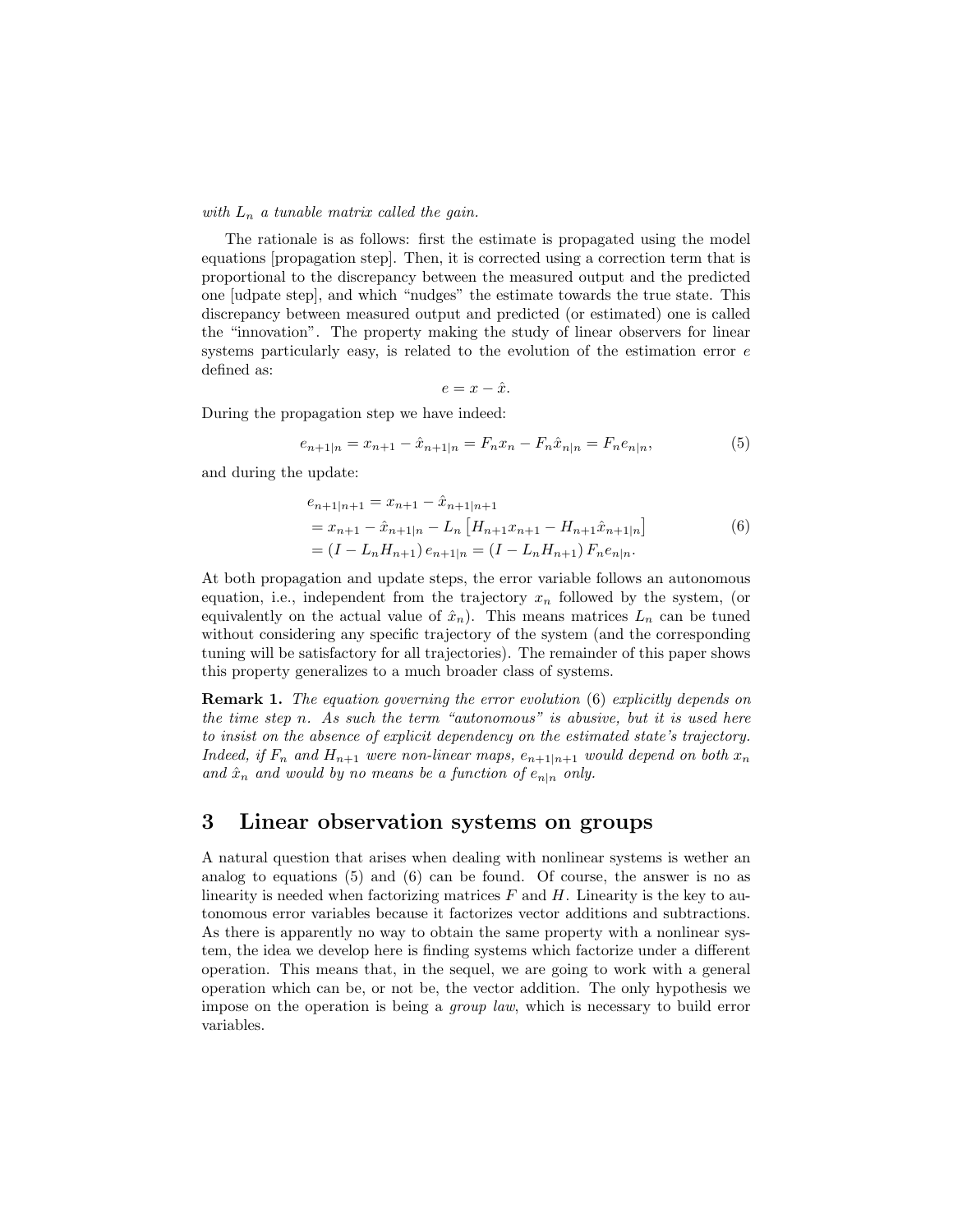#### 3.1 Groups and group laws

Definition 3 (Group). A group is a set G endowed with a group composition law, *i.e.* a map  $G \times G \rightarrow G$  denoted  $a \cdot b$ , and referred to as "dot", that verifies:

• Associativity:

$$
\forall x, y, z \in G, \quad x \cdot (y \cdot z) = (x \cdot y) \cdot z.
$$

• Neutral element: There exists an element  $Id \in G$  such that

$$
\forall x \in G, \quad x \cdot Id = Id \cdot x = x.
$$

• Inversion: For any  $x \in G$  there exists an element  $x^{-1} \in G$  such that

 $x \cdot x^{-1} = x^{-1} \cdot x = Id.$ 

Note that the group law is usually referred to as the "product" on  $G$ , and arguments of the operation are told to be "multiplied". This terminology is of course inspired by classical scalar or matrix multiplication.

The neutral element is the equivalent of zero in a vector space: it does not affect other elements through the operation. It is the value we will want our error variable to reach. The inverse is the equivalent of  $-x$  when x is a vector: it is the quantity bringing  $x$  to zero through the operation. Of course, vector spaces are groups, their group law being addition, their neutral element being zero and their inversion being  $x \to -x$ .

Remark 2. Def. 3 automatically implies some classical properties that are reminiscent of matrix calculus, such as

$$
Id^{-1} = Id
$$

and

$$
(a \cdot b)^{-1} = b^{-1} \cdot a^{-1}.
$$

Given a group law, Def. 3 gives all the tools we need to transpose the definition of the error variable  $e = x - \hat{x}$ :

**Definition 4** (Left-invariant error variable). Let x and  $\hat{x}$  be two elements of a group  $G$ . We define the left-invariant error e from  $\hat{x}$  to  $x$  as:

$$
e = \hat{x}^{-1} \cdot x
$$

If the dot is addition, we obtain  $e = -\hat{x} + x = x - \hat{x}$ , the classical error variable. In the general case, the true state is related to the estimate through the error variable as  $x = Id \cdot x = \hat{x} \cdot \hat{x}^{-1} \cdot x = \hat{x} \cdot e$  and we see again that Id plays the role of the zero: the latter expression with  $e = Id$  gives  $x = \hat{x}$ .

Now, we define two notions, one being the generalization of linear dynamics, and the other of linear observations, to state spaces having a group structure.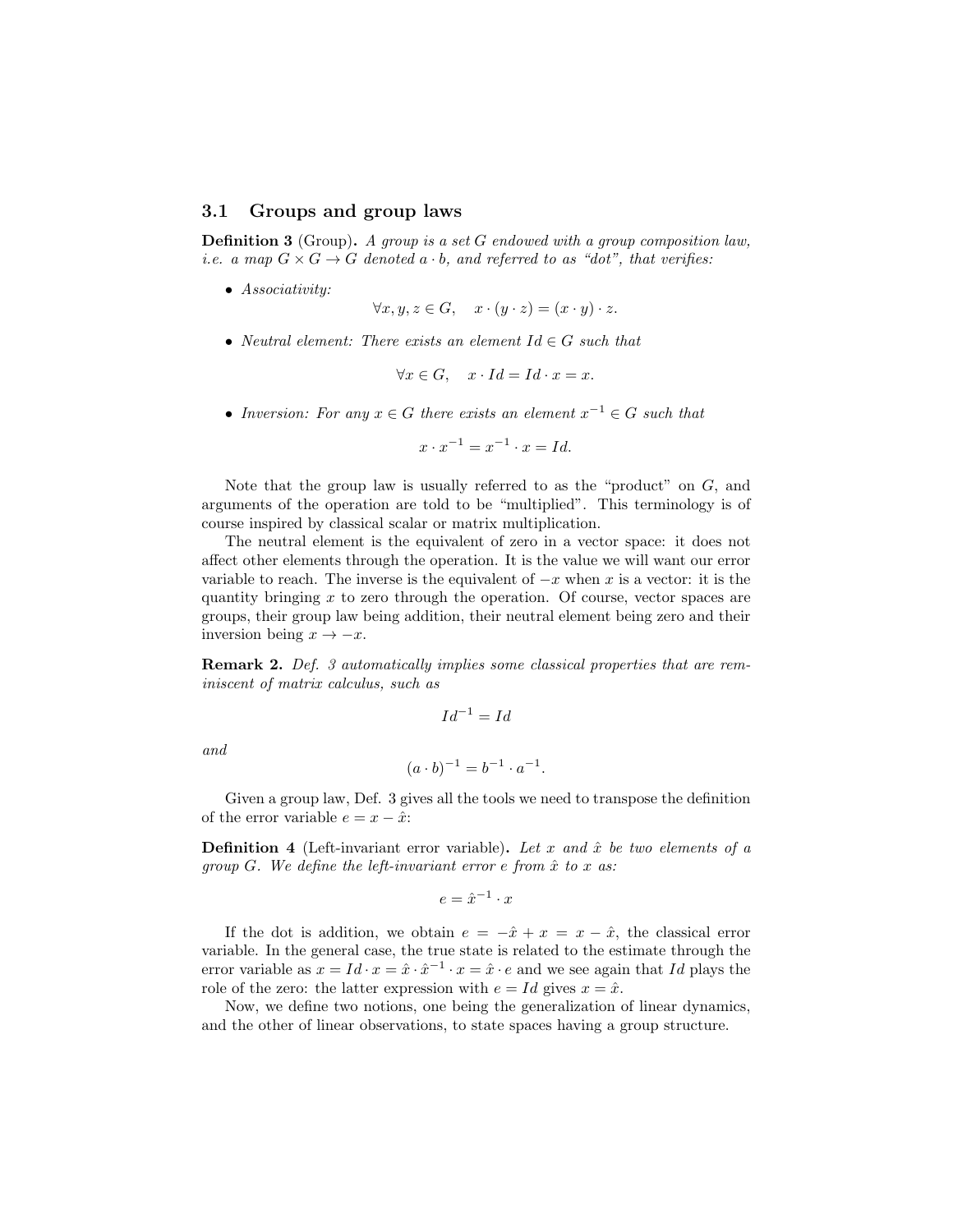#### 3.2 Group automorphisms and group actions

To generalize linearity to any group law in view of designing observers, remember that the useful property of linearity was factorizing the addition. The counterpart of this property for a general group law is as follows:

**Definition 5** (Group automorphism). An automorphism of a group  $G$  is a function  $\phi: G \to G$  such that:

$$
\forall a, b \in G, \phi(a \cdot b) = \phi(a) \cdot \phi(b)
$$

It can be easily shown that this assumption implies  $\phi(Id) = Id$  and  $\forall x \in G, \phi(x^{-1}) =$  $\phi(x)^{-1}$ . The set of all automorphisms of G is usually denoted by  $Aut(G)$ .

If the dot is the vector addition, the hypothesis becomes simply  $\phi(x+y)$  $\phi(x)+\phi(y)$ . This is obviously verified by linear mappings and is the property used in Eq.  $(5)$  to factorize F. In the sequel, this hypothesis will make the computations of Eq.(5) work for any operation. But for the moment, let us consider a second class of maps which can be considered as a generalization of linear maps, and will prove to be suited to the generalization of linear observations.

**Definition 6** (Left group action). Let G be a group and Y a set with no specific structure. A left group action of  $G$  on  $Y$  is an operation we will denote by a star  $\star$ :

$$
G \times Y \to Y
$$

$$
(x, y) \mapsto x \star y
$$

and which satisfies:

$$
\forall a, b \in G, \forall y \in Y, \quad a \star (b \star y) = (a \cdot b) \star y,\tag{7}
$$

which is a sort of associativity property. In this paper, the argument  $y \in Y$  will be referred to as a "target".

We first illustrate group actions of a matrix group because this makes the assumptions and notations clear.

**Example 1** (Group of invertible matrices). Let G be the group of invertible  $N \times N$ matrices, with matrix multiplication as the group law (the "dot"). Then, defining  $Y = \mathbb{R}^N$  and  $\star$  as the classical matrix-vector product  $M \star y = My$ , property (7) is easily checked:

$$
(M_1 \cdot M_2) \star y = (M_1 M_2)y = M_1(M_2 y) = M_1 \star (M_2 \star y).
$$

We see that (7) means that a group action can be manipulated essentially like a matrix-vector product.

Let us come back to our motivating example, which is vector spaces endowed with addition.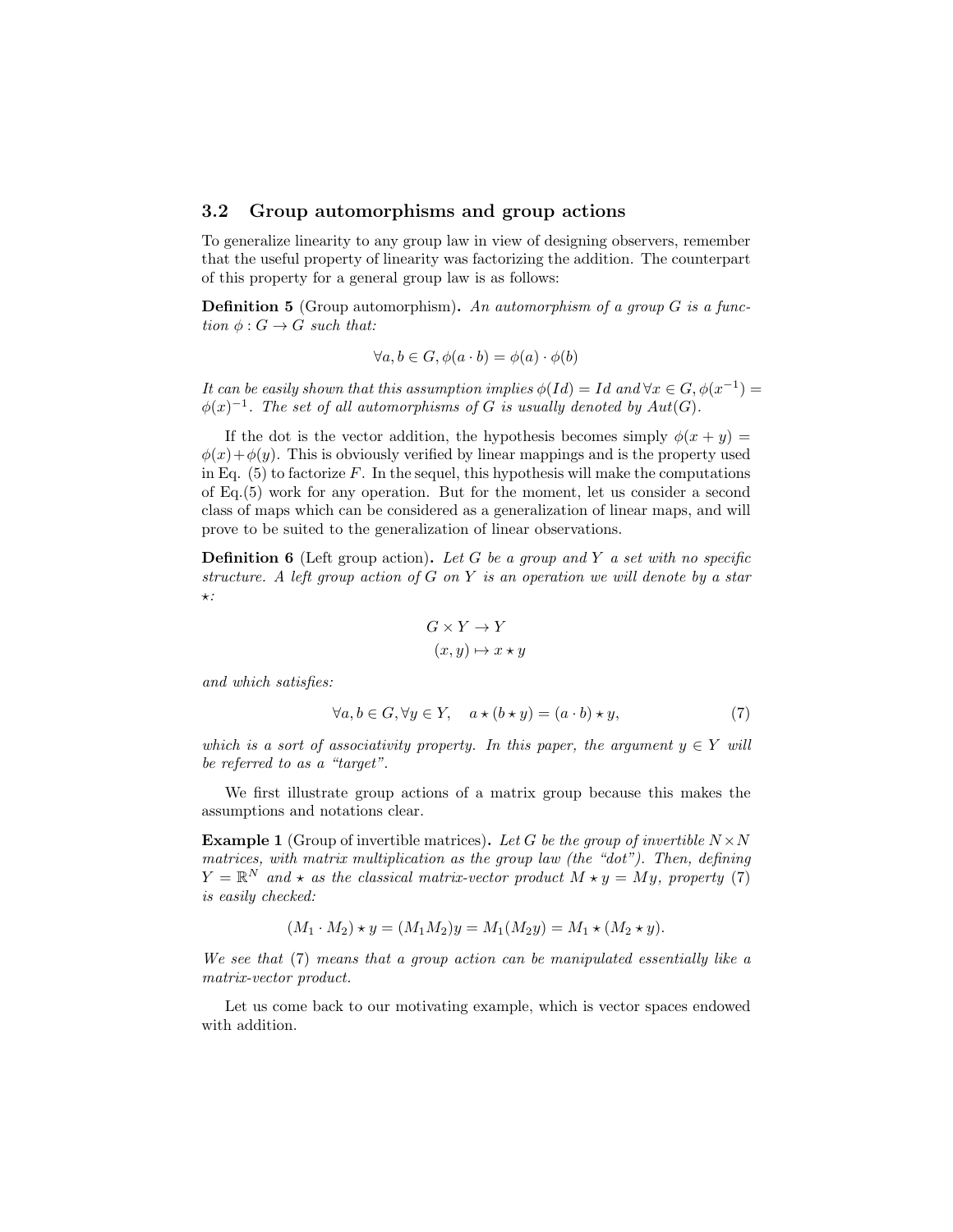**Example 2.** Let G be  $\mathbb{R}^N$  be endowed with vector addition as usual, Y be a second vector space  $\mathbb{R}^P$  and H a marix of size  $N \times P$ . Then the operation  $\star : (G, Y) \to Y$ defined by  $a \star y = Ha + y$  is an action of  $\mathbb{R}^N$  on  $\mathbb{R}^P$ , as

$$
(a + b) \star y = H(a + b) + y = Ha + Hb + y = Ha + b \star y = a \star (b \star y).
$$

In particular, linear mappings of the form  $y = Hx$  can be written as  $y = x * b$ with  $\star$  the action of  $\mathbb{R}^N$  on  $\mathbb{R}^P$  of Example 2 and  $b = 0_{P,1}$ , making group actions a good candidate for generalizing linear observations (note that this assumption is closely related to the compatibility of the output map defined in [9]).

We have now all the concepts we need to build nonlinear systems with autonomous error variables. The next subsection gives the shape of "generalized" linear systems.

**Remark 3.** For readability, all over this paper, dots  $\cdot$  will always refer to group laws, stars  $\star$  will always refer to group actions, plus  $+$  will always refer to classical matrix, vector or scalar addition, blank will always refer to classical matrix-matrix, matrix-vector, scalar-matrix, scalar-vector or scalar-scalar multiplication and ring ◦ will always refer to operator composition.

#### 3.3 Linear observation systems on groups

For linear dynamics the propagated state is equal to "linear mapping of the state + vector". The counterpart we expect here is thus : "automorphism of the state dot group element". Linear observation have the form "linear mapping + vector", which is a specific case of group action (see Example 2). The natural generalization of linear systems we propose is thus:

Definition 7 (Left linear observation system). Let G be a group, and for all  $n \in \mathbb{N}$ , let  $a_n \in G$ . A linear observation system with state  $x \in G$  is defined through the equations:

$$
x_{n+1} = \phi_n(x_n) \cdot a_n \tag{8}
$$

$$
y_n = x_n \star b_n \tag{9}
$$

with  $\phi_n$  a group automorphism (possibly varying with n) and star  $\star$  a group action of  $x_n$  on an element  $b_n$  of a set Y. Note that the group action can also be different for different time steps, but denoting it all the same by  $\star$  is no source of ambiguity.

Just like linear systems, linear observation systems have autonomous error propagation. This is what we check now. Let  $(x_n)_{n>0}$  and  $(\hat{x}_n)_{n>0}$  be two sequences verifying Eq. (8). We define the left-invariant error between  $\hat{x}_n$  and  $x_n$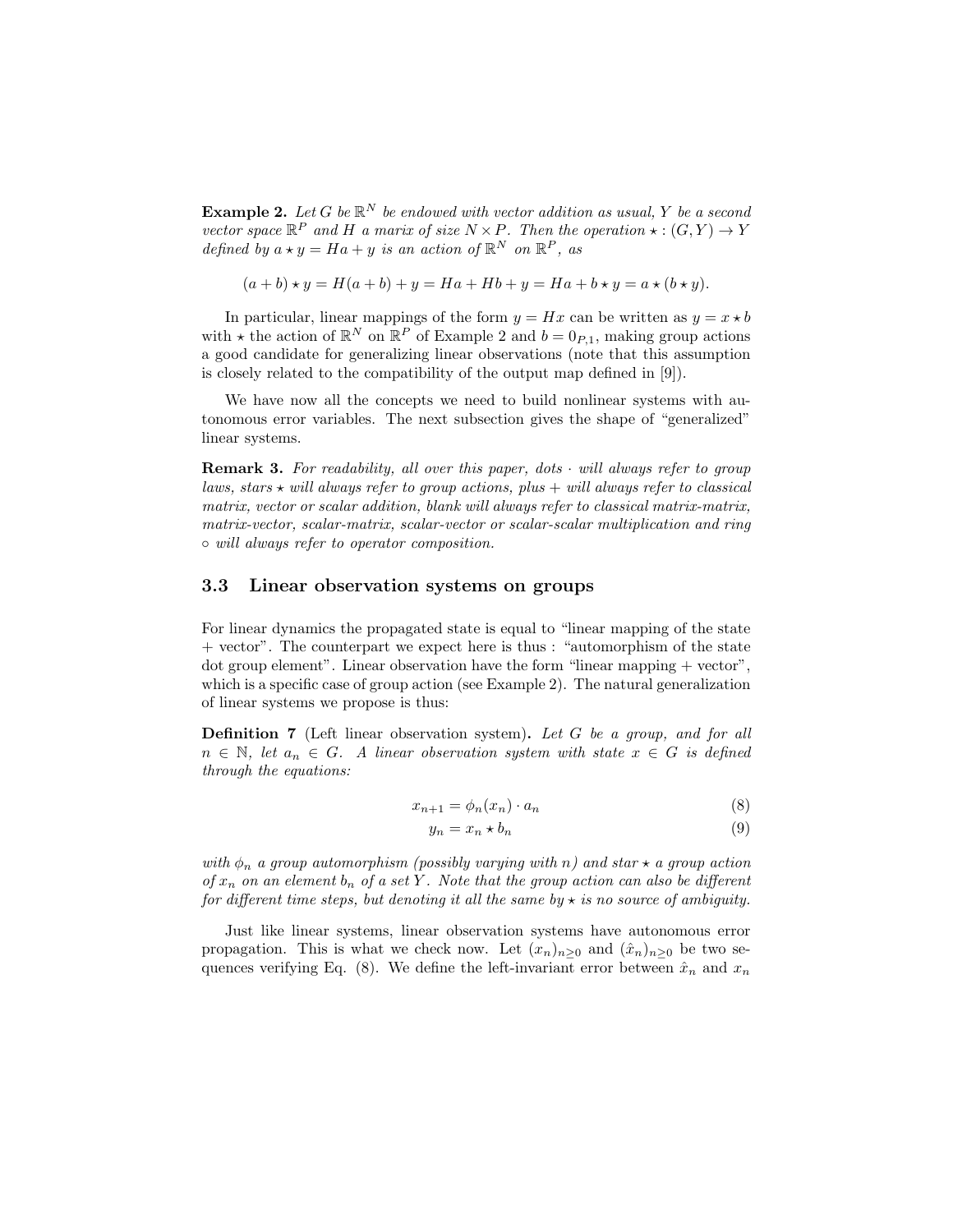as  $e_n = \hat{x}_n^{-1} \cdot x_n$  and have then:

$$
e_{n+1} = \hat{x}_{n+1}^{-1} \cdot x_{n+1}
$$
  
\n
$$
= [\phi_n(\hat{x}_n) \cdot a_n]^{-1} \cdot [\phi_n(x_n) \cdot a_n]
$$
  
\n
$$
= a_n^{-1} \cdot \phi_n(\hat{x}_n)^{-1} \cdot \phi(x_n) \cdot a_n
$$
  
\n
$$
= a_n^{-1} \cdot \phi_n(\hat{x}_n^{-1}) \cdot \phi(x_n) \cdot a_n
$$
  
\n
$$
= a_n^{-1} \cdot \phi_n(\hat{x}_n^{-1} x_n) \cdot a_n
$$
  
\n
$$
= a_n^{-1} \cdot \phi_n(e_n) \cdot a_n
$$
  
\n
$$
= I_{a_n^{-1}}(\phi_n(e_n))
$$
  
\n(10)

where we let  $I<sub>g</sub>$  denote the map (called the inner automorphism):

$$
I_g: x \mapsto g \cdot x \cdot g^{-1}.
$$

We see that  $\hat{x}_n$  and  $x_n$  collapse to  $e_n$  at the last line and disappear from the equation, as in the linear case. As well, innovations, that is, the discrepancy between the measured output and the estimated (or predicted) one, are only dependent on the error variable, if defined as:

$$
z_n = \hat{x}_n^{-1} \star y_n = \hat{x}_n^{-1} \star (x_n b) = (\hat{x}_n^{-1} \cdot x_n) \star b = e_n \star b_n
$$
 (11)

Remark 4. At first glance, this definition could not look consistent with the linear case and we would rather expect something like a difference between  $x_n \star b_n$  and  $\hat{x}_n \star b_n$ . But this is only an impression due to the group action formalism. Indeed, a linear observation  $x \to Hx$  is simply the action  $x \star b$  as in Example 2 applied to target  $b = 0_{P,1}$ . In the group actions formalism we would write:  $Hx = x \star 0_{P,1}$ . Then we have:  $z_n = \hat{x}_n^{-1} \star (x_n \star 0_{P,1}) = (-\hat{x}_n) \star [Hx_n] = -H\hat{x}_n + Hx_n$  $H(x_n - \hat{x}_n)$ , and  $z_n$  boils down to the classical innovation!

When the elements of  $G$  are matrices, a good candidate group action to define observations (9) is matrix-vector product of Example 1. Note that, matrix-vector products are the observation model we retained to prove some stability properties in continuous time in of the invariant extended Kalman filter (IEKF) in [2]. Another case of interest is when the observations are a group element, and this is still compatible with the framework introduced in the present paper as shown by the following result.

Proposition 1 (Full state observations). The case where the observations are defined through a morphism from  $G$  to another group  $H$  (a morphism is a function verifying the same property as an automorphism, but taking values in a group other than  $G$ ) is also a specific case of  $(11)$ . In particular this applies to the case where the full state is observed, that is,  $Y = G$  and  $y_n = x_n$ .

*Proof.* Consider an observation  $y_n = \psi(x_n)$ , with  $\psi$  a morphism from G to H. Then the operation  $G, H \to H$ ,  $(x, b) \mapsto \psi(x) \cdot b$  defines an action of G on H indeed and can thus be denoted by a star:  $x \star b = \psi(x) \cdot b$ . Then, setting  $b = Id$ (neutral element of H) we obtain  $y_n = \psi(x) = \psi(x) \cdot Id = \psi(x) \cdot b = x * b$ . In particular, an observation of the full state still matches with Def. (9). $\Box$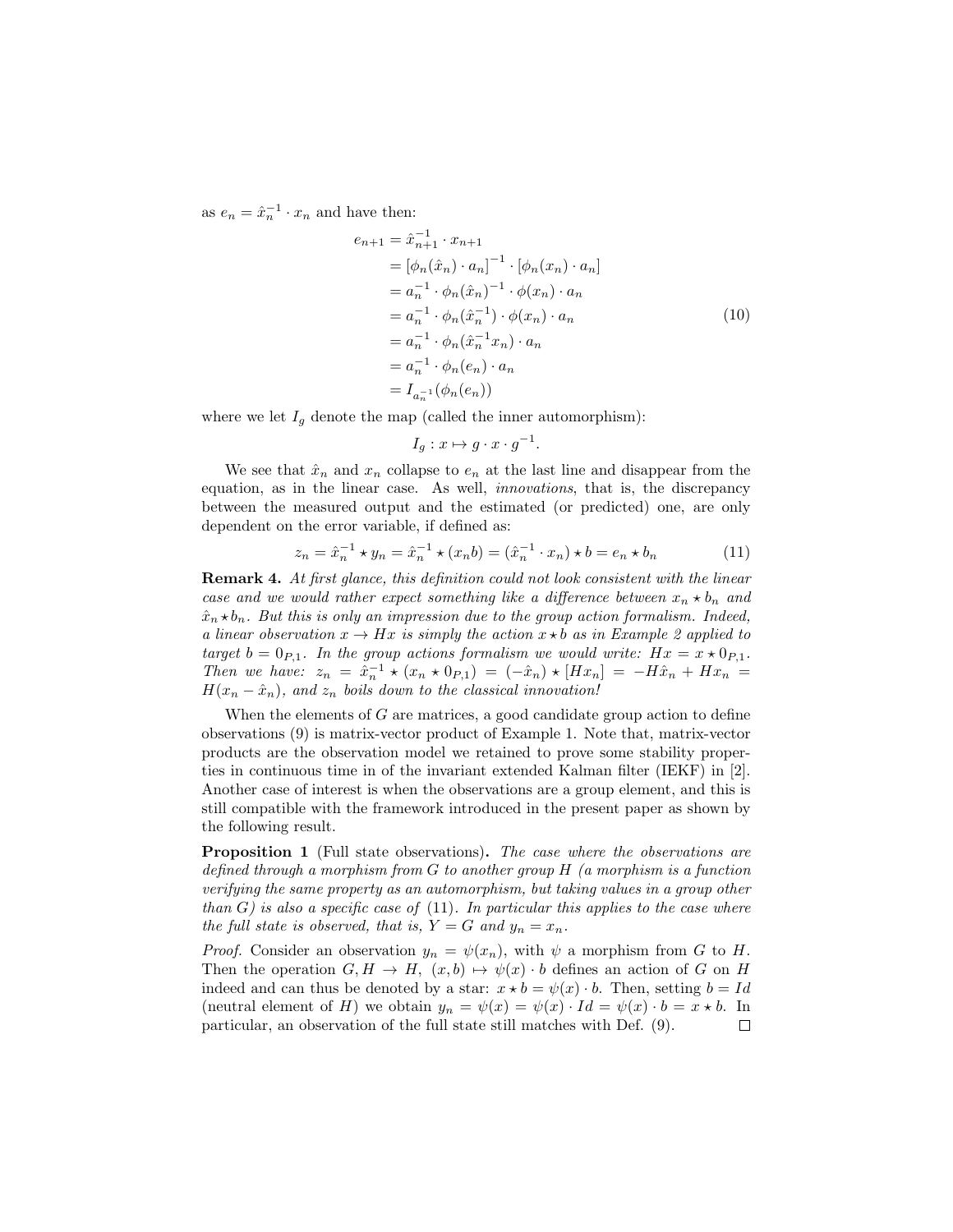## 4 Linear (pre-)observers on groups

#### 4.1 Definition and properties

In the previous section we defined a class of systems that are akin to linear systems. The corresponding properties will be leveraged now to build non-linear observers sharing some of the properties of linear observers:

Definition 8 (Left linear pre-observer). For the linear observation system (8), (9) a generalized pre-observer on the group  $G$  is defined by a sequence of estimates  $(\hat{x}_n)$  of the following form:

$$
\hat{x}_{n+1|n} = \phi_n(\hat{x}_{n|n}) \cdot a_n \tag{12}
$$

$$
\hat{x}_{n+1|n+1} = \hat{x}_{n+1|n} \cdot L_n \left( \hat{x}_{n+1|n}^{-1} \star y_n \right), \tag{13}
$$

with  $L_n()$  any operator from Y to G, possibly depending on n.

We already know that the error variable is autonomous during the propagation step, see (10). We also know that the innovation  $\hat{x}_{n+1|n}^{-1} \star y_n$  is equal to  $e_n \star b_n$ , see (11), and is thus only a function of the error variable. Let us compute the error variable after the update:

$$
e_{n+1|n+1} = \hat{x}_{n+1|n+1}^{-1} \cdot x_{n+1}
$$
  
\n
$$
= \left[ \hat{x}_{n+1|n} \cdot L_n(e_{n+1|n} \star b_n) \right]^{-1} \cdot x_{n+1}
$$
  
\n
$$
= L_n (e_{n+1|n} \star b_n)^{-1} \cdot \hat{x}_{n+1|x_n}^{-1} \cdot x_{n+1}
$$
  
\n
$$
= L_n (e_{n+1|n} \star b_n)^{-1} \cdot e_{n+1|n}
$$
\n(14)

We see the update step yields an autonomous error equation too. We have thus proved the following result:

Proposition 2. Consider a linear observation system (15)-(16) as introduced in Definition 7, and a linear pre-observer (12)-(13) as introduced in Definition 8. Then, the error evolution (including propagation step and update step) is autonomous. Namely it writes:

$$
e_{n+1|n} = a_n^{-1} \cdot \phi_n(e_{n|n}) \cdot a_n \tag{15}
$$

$$
e_{n+1|n+1} = L_n \left( e_{n+1|n} \star b_n \right)^{-1} \cdot e_{n+1|n} \tag{16}
$$

Of course, this boils down to  $(5)$ ,  $(6)$ , i.e., linear observers for linear systems, if the group is a vector space with addition as group law, if morphisms  $\phi_n$  are linear mappings and if the group action on Y is  $x \star b = Hx + b$  of Example 2 with target  $b = 0$ . We obtained a generalization of linear pre-observers, i.e., observers ensuring autonomous error evolution. Just as with pre-observers, a function  $L_n()$  bringing the error to zero still has to be found, and it is not as simple as in the linear case.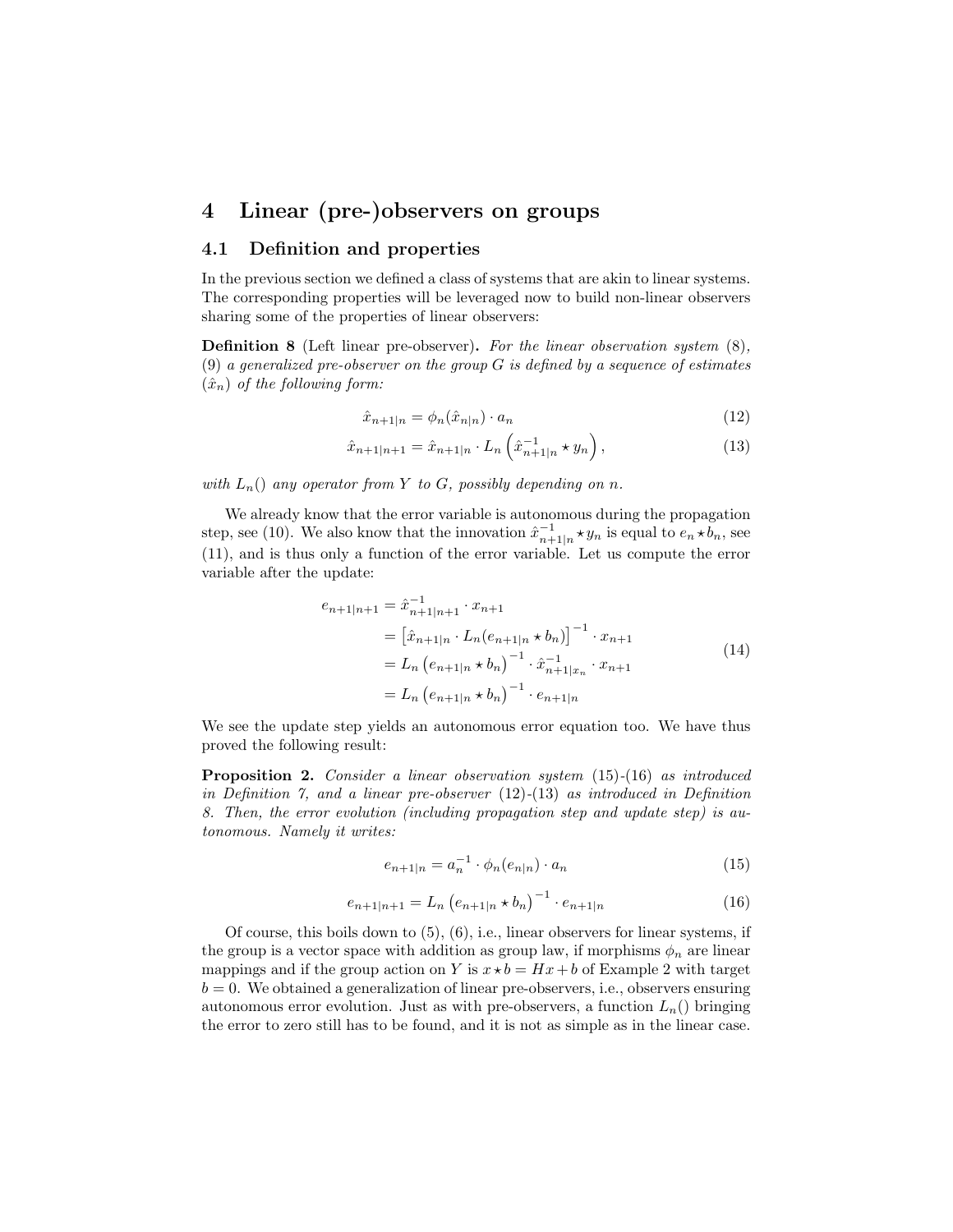However, the autonomy property, already known in more specific cases, has been key to much of the successes of non-linear observers on Lie groups, since it turns a tuning  $L_n()$  successful for a single trajectory into a tuning that is successful for all of them. Furthermore, it allows to readily prove local non-trivial convergence results in the Lie group case as further discussed in Section 4.4.

Remark 5. Observers of the form (12), (13) are not novel. This structure arises naturally on Lie groups, and it is key to most approaches to observer design on groups, such as e.g., [7, 19, 23, 5, 4, 16, 6, 13, 15, 20] . Observers (12), (13) are also called left-invariant observers, or invariant observers, [7]. However, this terminology is not particularly desirable in the present setting, since equation (12) is neither left nor right invariant, our setting being more general. Left and right multiplications are the most basic kinds of group automorphisms, but the autonomy property is shown to carry over to the general setting.

#### 4.2 Generalized linear observers for right group actions

When the output is an action with respect to right group composition, the generalized linear observers have a slightly different form.

**Definition 9** (Right group action). Let G be a group and Y a set. A right group action of G on Y is an operation  $Y \times G \to Y$  we will denote by a star  $\star$  and defined as  $(b, x) \mapsto b \star x$  and verifying:

$$
\forall x, y \in G, \forall b \in Y, \quad (b \star x) \star y = b \star (x \cdot y), \tag{17}
$$

Considering this second type of observations we obtain a second family of systems:

Definition 10 (Right linear observation system). A right generalized linear system with state  $x \in G$  is a system with dynamics as follows, and observed through right group actions on a set  $Y$ :

$$
x_{n+1} = \phi_n(x_n) \cdot a_n \tag{18}
$$

$$
y_n = b_n \star x_n \tag{19}
$$

with  $\phi_n$  a group automorphism.

In Section 3 we chose  $e = \hat{x}^{-1} \cdot x$  as the error variable. This error is called left-invariant, since it is unchanged by the transformation  $(\hat{x}, x) \mapsto (g \cdot \hat{x}, g \cdot x)$ , for arbitrary  $g \in G$ :  $(g \cdot \hat{x})^{-1} \cdot (g \cdot x) = \hat{x}^{-1} \cdot g^{-1} \cdot g \cdot x = \hat{x}^{-1} \cdot x$ . Another natural transposition of the linear difference would be  $e = x \cdot \hat{x}^{-1}$ , and this error turns out to be suited to observations defined through right group actions. In this case, the linear pre-observers read:

$$
\hat{x}_{n+1|n} = \phi_n(\hat{x}_{n|n}) \cdot a_n \tag{20}
$$

$$
\hat{x}_{n+1|n+1} = L_n \left( y_n \star \hat{x}_{n+1|n}^{-1} \right) \cdot \hat{x}_{n+1|n},\tag{21}
$$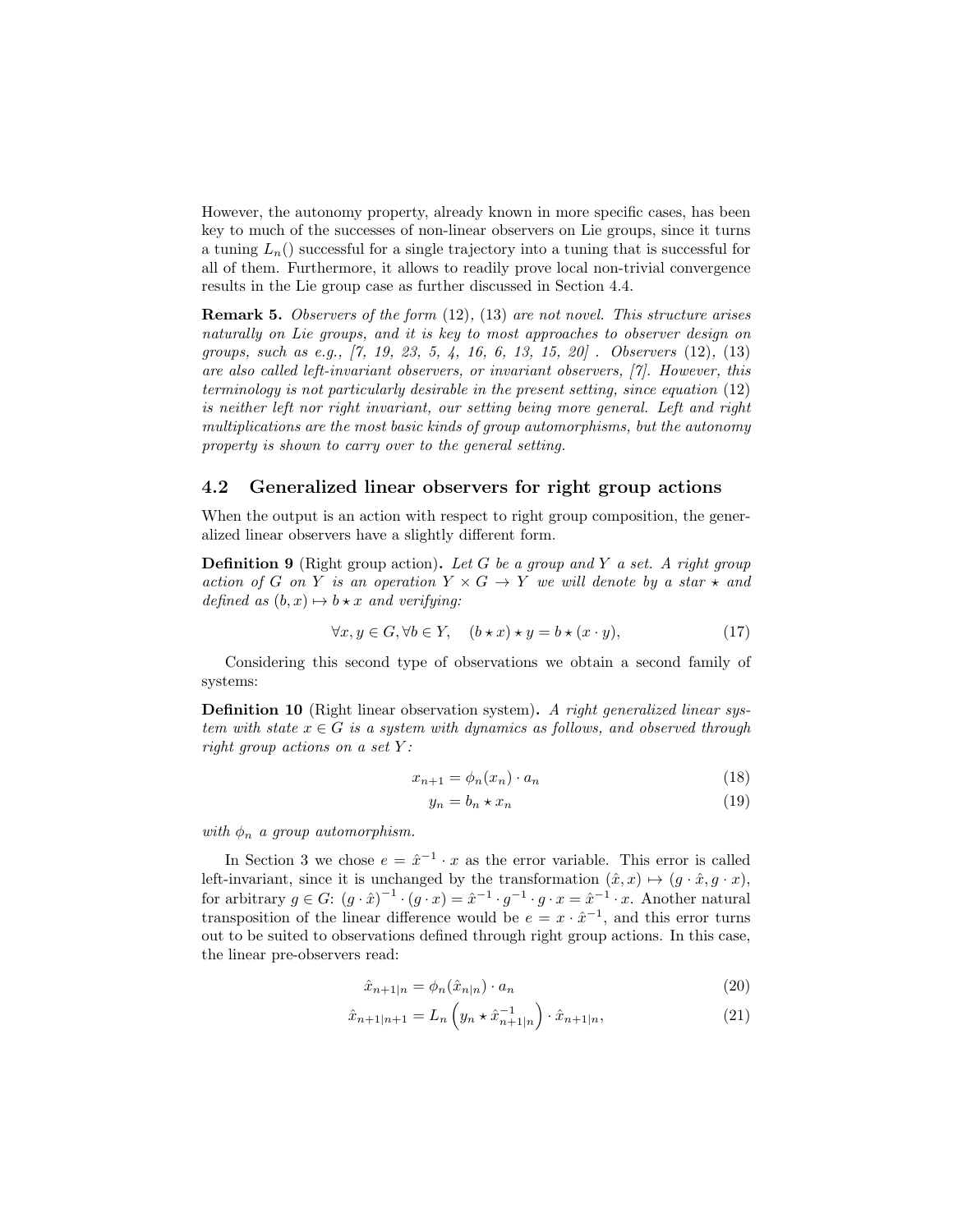Defining the right-invariant errors  $e_{n+1|n} = x_n \cdot \hat{x}_{n+1|n}^{-1}$  and  $e_{n|n} = x_n \cdot \hat{x}_{n|n}^{-1}$ , the errors equations are again autonomous owing to similar computations as (14):

$$
e_{n+1|n} = \phi_n(e_{n|n}),
$$
  

$$
e_{n+1|n+1} = e_{n+1|n} \cdot L_n \left( y_n \star e_{n+1|n} \right)^{-1}.
$$

### 4.3 Right and left equivalence

The notion of right action is in fact not very useful in practice because of the following results:

**Proposition 3.** If  $(g, x) \mapsto g \star x$  denotes a left-action, then  $(g, x) \mapsto g^{-1} \star x$  is a right-action. For this reason, we can ignore the notion of right-action and write them as  $g^{-1} \star x$ , with  $\star$  always denoting a left action.

**Proposition 4** (Inverse-state linear system). Let G be a group and  $x_n$  the state of a system of the form

$$
x_{n+1} = \phi_n(x_n) \cdot a_n \tag{22}
$$

$$
y_n = x_n^{-1} \star b_n. \tag{23}
$$

Then  $x_n^{-1}$  is the state to a left linear observation system of the form (8)-(9).

Proof. The observation part is straightforward, let us show the propagation part. If  $x_n$  verifies  $x_{n+1} = \phi_n(x_n) \cdot a_n$  then  $x_n^{-1}$  verifies

$$
x_{n+1}^{-1} = a_n^{-1} \cdot \phi_n(x_n)^{-1} = a_n^{-1} \cdot \phi_n(x_n^{-1}),
$$

 $(\phi_n)$  being a automorphism, it commutes with inversion) and finally

$$
x_{n+1}^{-1} = a_n^{-1} \cdot \phi_n(x_n^{-1}) \cdot a_n \cdot a_n^{-1} = I_{a_n^{-1}} \circ \phi_n(x_n^{-1}) \cdot a_n^{-1} = \tilde{\phi}_n(x_n^{-1}) \cdot a_n^{-1}
$$

(see our notation for I above) where  $I_{a_n^{-1}} \circ \phi_n = \tilde{\phi}_n$  is a automorphism as composition of automorphisms.  $\Box$ 

Thus, it turns out that studying (22), (23) separately is not necessary: all we have to do is working with  $x_n^{-1}$  instead of  $x_n$ . This readily proves the following result:

**Proposition 5.** For the linear observation system  $(22)-(23)$  the generalized observer

$$
\hat{x}_{n+1|n} = \phi_n(\hat{x}_{n|n}) \cdot a_n \tag{24}
$$

$$
\hat{x}_{n+1|n+1} = L_n \left( \hat{x}_{n+1|n} \star y_n \right) \cdot \hat{x}_{n+1|n},\tag{25}
$$

is such that the error equation is autonomous.

This confirms the observation action structure (left or right) dictates the error (left or right), on which the observer should be based (to get an autonomous error).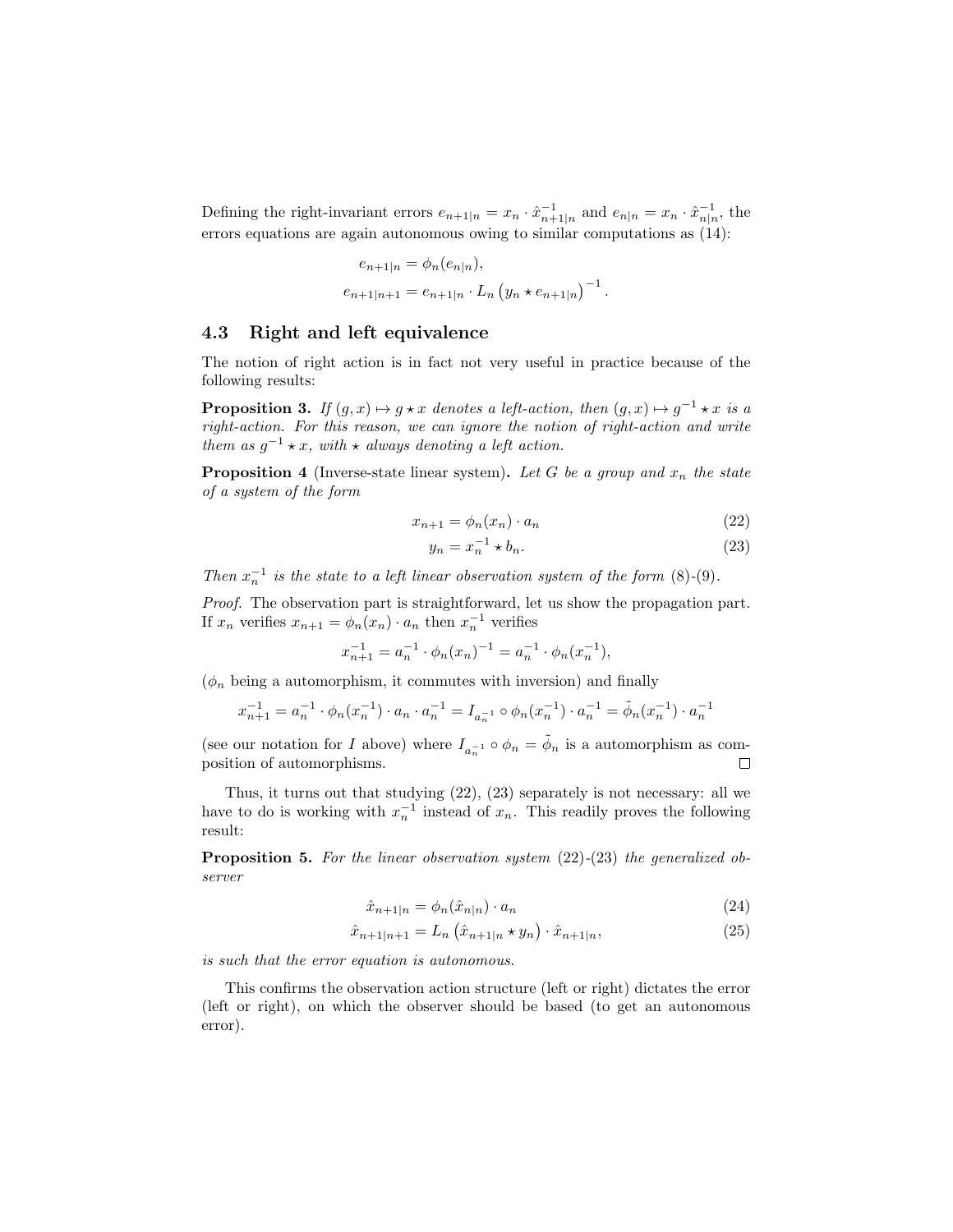#### 4.4 Complementary results for the Lie group case

In this section, we momentarily assume the state space  $G$  is an  $N$ -dimensional Lie group. Readers unfamiliar with Lie groups are advised to skip the present section.

The present section builds upon our previous work [2] devoted to continuous time and matrix Lie groups, and yields a discrete time version of one of the main results of [2] that is that the error follows in fact a linear propagation equation, resorting to a suitable change of variables. Moreover, making use in the present section of the standard notion of Lie group - Lie algebra homomorphism correspondance we much simplify the analysis of [2].

We call "linearized error variable" an element  $\xi_{n|n}$  (resp.  $\xi_{n+1|n}$ ) of the Lie algebra g (identified to  $\mathbb{R}^N$ ) whose image through the Lie exponential map is the error variable e of the previous sections, i.e.:

$$
e_{n|n} = \exp(\xi_{n|n}), \quad e_{n+1|n} = \exp(\xi_{n+1|n})
$$
\n(26)

A key property of linear observation systems is that the linearized error variable  $\xi_{n|n}$  evolves linearly during the propagation step (15), i.e., there exists a matrix  $F_n$  such that:

$$
\xi_{n+1|n} = F_n \xi_{n|n} \tag{27}
$$

To avoid any misunderstanding here, we insist that this is not the result of a first-order expansion: Eq. (27) is exact. This is a consequence of the Lie group - Lie algebra homomorphism correspondance, a classical result of the theory of Lie groups.

**Theorem 1** (Lie group - Lie algebra correspondance). Let  $G$  be a Lie group and  $\phi: G \to G$  an automorphism of G as defined in Section 3.2. Then, there exists a linear map  $f : \mathfrak{g} \to \mathfrak{g}$  sugh that:

$$
\phi \circ \exp = \exp \circ f
$$

The map f appearing in Theorem 1 being linear, it can be represented under a classical matrix form:  $f(\xi) = F\xi$ . Now, Eq. (15) reads:

$$
e_{n+1|n} = I_{a_n^{-1}} \circ \phi_n(e_{n|n}),
$$

It can be easily checked that 1-  $I_x$  is an automorphism for any x, and 2- the composition of two automorphisms is an automorphism. Thus,  $I_{a_n^{-1}} \circ \phi_n$  is an automorphism and Theorem 1 applies: there exists a matrix  $F_n$  such that  $a_n^{-1}$ .  $\phi_n(\exp(\xi)) \cdot a_n = \exp(F_n \xi)$  for any  $\xi \in \mathfrak{g}$ , which yields in particular Eq. (27).

Let us see how to use this property to build an observer in the case where  $Y = \mathbb{R}^P$  (which is predominant in applications). Consider the Luenberger-like observer:

$$
L_n(z_n) = \exp\left(K_n(z_n - b)\right),\tag{28}
$$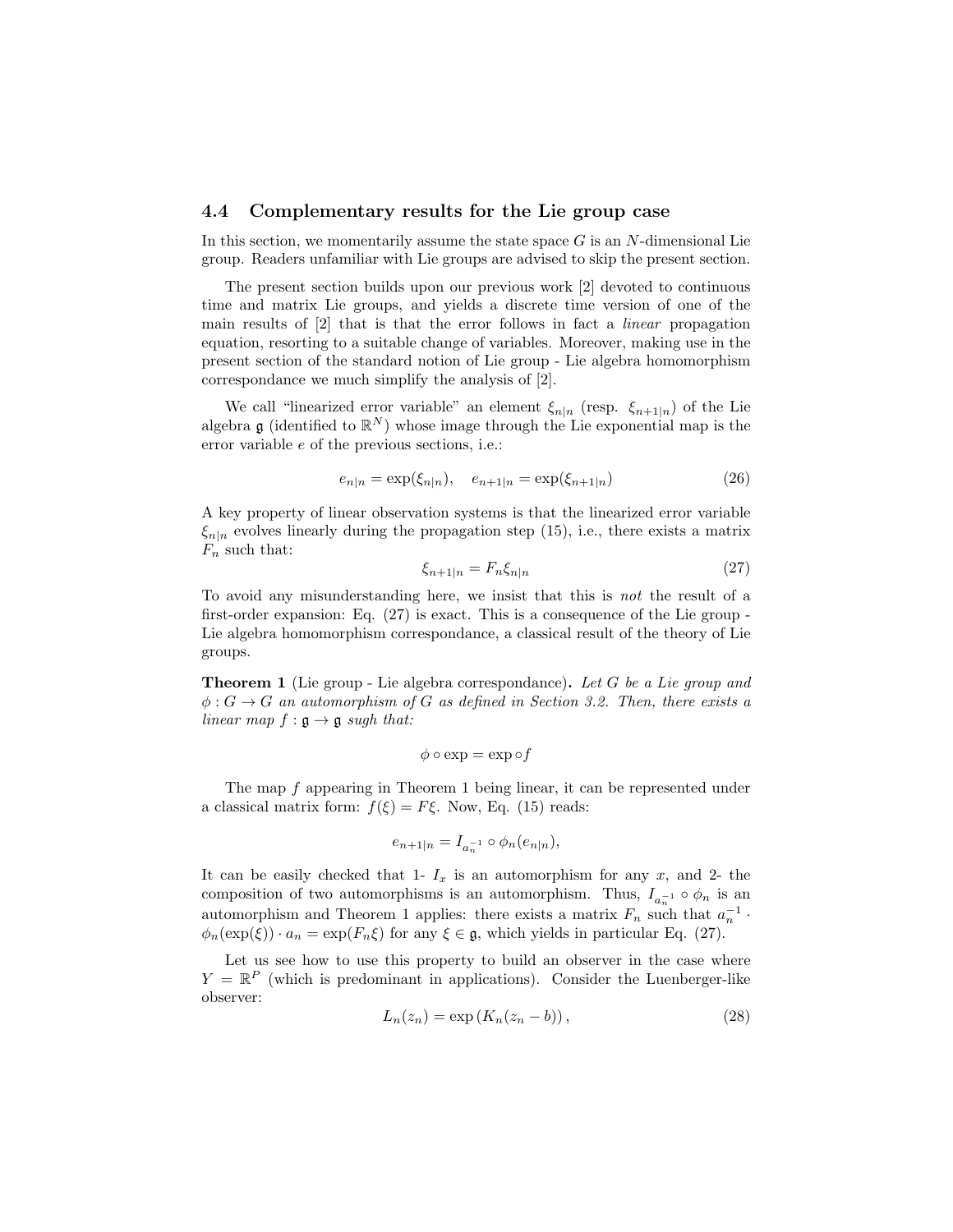with  $\exp() : \mathbb{R}^N \to G$  the exponential map (we recall that g is identified to  $\mathbb{R}^N$ ),  $K_n \in \mathbb{R}^{N \times P}$  a gain matrix and b the target of the action, appearing in the observation (9). A consequence of Equation (27) is that  $\xi_n$  associated to errors  $(15)$ ,  $(16)$  has a very specific form:

Proposition 6. Let e be the left-invariant error variable of a linear system on G observed via left actions. Consider a left linear pre-observer with  $L_n()$  defined by (28) and let  $\xi$  denote the linearized errors (26). Then we have:

$$
\xi_{n+1|n} = F_n \xi_{n|n},
$$
  
\n
$$
\xi_{n+1|n+1} = BCH \left[ -K_n \left( \exp(\xi_{n+1|n}) \star b - b \right), \xi_{n+1|n} \right],
$$
\n(29)

where  $BCH : \mathbb{R}^N \times \mathbb{R}^N \to \mathbb{R}^N$  denotes the Baker-Campbell-Hausdorff formula.

We see that only the update step is nonlinear once the error equation is mapped to the Lie algebra. This is extremely advantageous for stability analysis as in most cases, the propagation function is the one which changes over time due to inputs, not the observation function.

Being able to prove local convergence around any trajectory is already an achievement in the field of non-linear observers since local convergence is generally difficult to obtain, owing to the dependency of the linearized system on the estimated trajectory that is generally impossible to predict before having actually "seen" the observations  $y_n$  (and thus a gain tuning that works for any trajectory is hard to find). The following result, which is a (simplified) discrete time version for general groups of the main result of our previous work [2] devoted to continuous time and matrix groups, proves generalized linear observers on Lie groups achieve (at least) local asymptotic convergence.

**Proposition 7.** Let  $Y = \mathbb{R}^P$ ,  $H_n$  be defined through the first-order Taylor expansion  $\exp(\xi) \star b - b = H_n \xi + O(||\xi||^2)$ . Consider three invertible matrices  $Q \in \mathbb{R}^{N \times N}$ ,  $R \in \mathbb{R}^{P \times P}$ , and  $P_0 \in \mathbb{R}^{N \times N}$ . Let  $K_n$  be defined through the recur $sion P_{n+1|n} = F_n P_n F_n^T + Q$ ,  $K_{n+1} = P_{n+1|n} H_n^T (H_n P_{n+1|n} H_n^T + R)^{-1}$ ,  $P_{n+1} =$  $P_{n+1|n} - K_{n+1}P_{n+1|n}$ . Then, the linear observation observer defined through (28) converges locally around any trajectory if the pair  $(F_n, H_n)$  is uniformly observable, owing to standard convergence results on the Kalman filter [10]. Note that the latter tuning is inspired by the method of least squares (i.e., the Kalman filter) but other methods can be used.

## 5 Characterization of general linear systems on groups

In Section 3.3, it was argued that systems of the form (8)-(9) generalize linear systems. Beyond the apparent transposition that consists of replacing linear maps with automorphisms and addition with group law, the resemblance to linear systems was confirmed by the results of Section 4.1 in which we proved those systems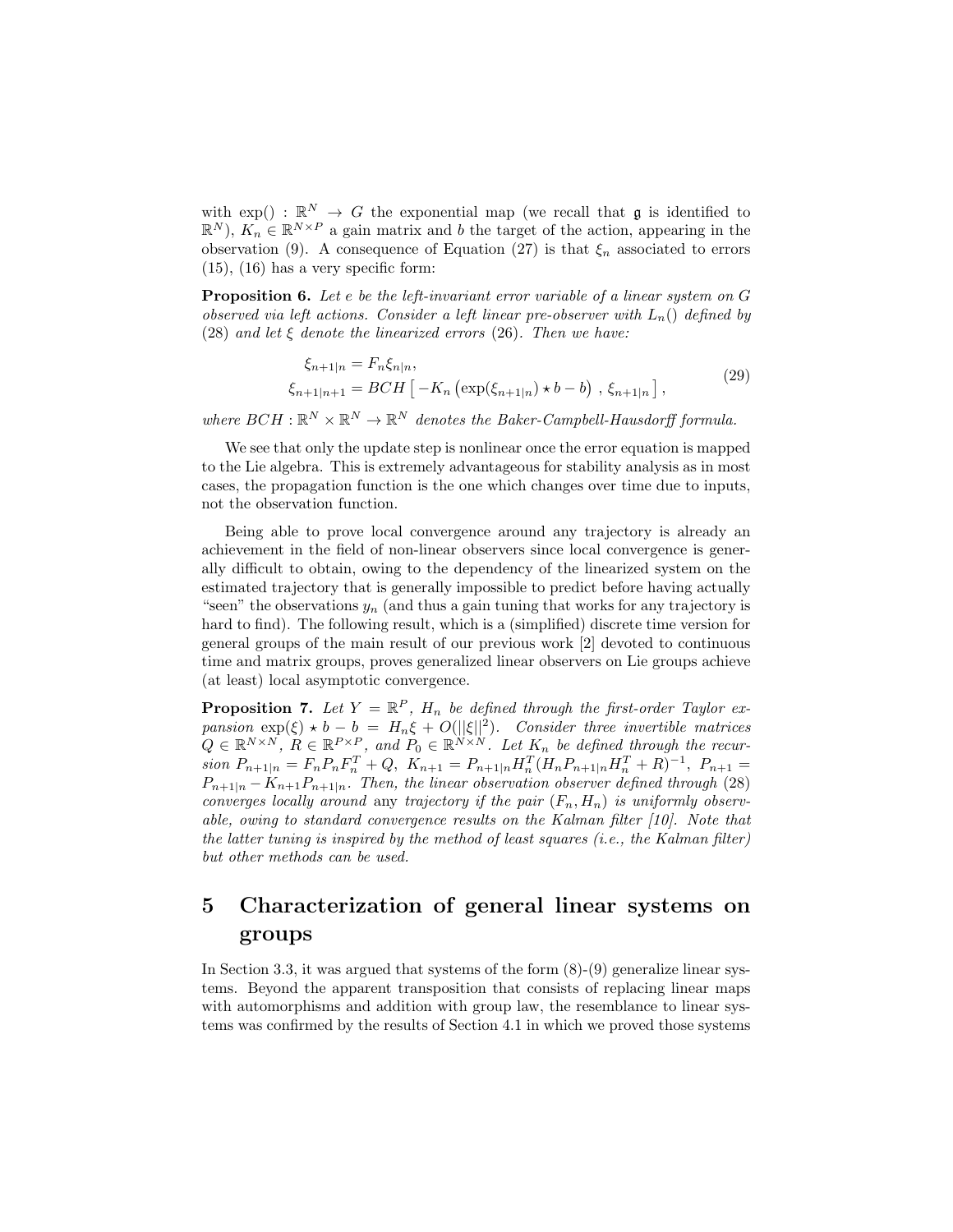are analog to linear observers, in the sense that both propagation and update steps do not depend on the trajectory (i.e. autonomous estimation error evolution). In this section, we focus on the propagation step and we prove autonomy of the error is in fact equivalent to dynamics having the form (8). This is done through a theorem that provides seven different characterizations of systems with autonomous error propagation on groups.

To be more specific, in the linear case the key property that ensures autonomy of the error is the factorization property of linear maps, see (5). Consider now general dynamics on a group defined by:

$$
x_{n+1} = \psi_n(x_n) \tag{30}
$$

with  $\psi_n : G \to G$ . For the analog of (5) to hold, we need the propagated error to be a function of the error before propagation, that is, we need at each step  $n$  the existence of a function  $\mu$  such that

$$
\hat{x}_{n+1}^{-1} \cdot x_{n+1} = \psi_n(\hat{x}_{n+1})^{-1} \cdot \psi_n(x_n) = \mu(\hat{x}_n^{-1} \cdot x_n).
$$

This is the autonomy property of the propagated error, and it corresponds to point  $(iv)$  in the list below. The following theorem proves this necessarily implies the general dynamics  $(30)$  be in fact of the form  $(8)$  indeed (point  $(i)$  below).

**Theorem 2.** Let G be a group and  $\psi$ :  $G \rightarrow G$  a function. Then the following seven properties are equivalent:

- (i) There exists  $\phi_l \in Aut(G)$  and  $a \in G$  such that  $\psi(g) = \phi_l(g) \cdot a$
- (ii) There exists  $a \in G$  and  $\phi_r \in Aut(G)$  such that  $\psi(g) = a \cdot \phi_r(g)$
- (iii)  $\psi$  verifies  $\forall g_1, g_2 \in G$ ,  $\psi(g_1 \cdot g_2) = \psi(g_1) \cdot \psi(Id)^{-1} \cdot \psi(g_2)$
- (iv) A function  $\mu_l$  on G exists, such that  $\forall g_1, g_2 \in G$ ,  $\psi(g_1)^{-1} \cdot \psi(g_2) = \mu_l(g_1^{-1} \cdot g_2)$
- (v) A function  $\mu_r$  on G exists, such that  $\forall g_1, g_2 \in G$ ,  $\psi(g_1) \cdot \psi(g_2)^{-1} = \mu_r(g_1 \cdot g_2^{-1})$
- (vi) There exists an automorphism  $\mu_l \in Aut(G)$  such that  $\forall g_1, g_2 \in G, \psi(g_1)^{-1}$ .  $\psi(g_2) = \mu_l(g_1^{-1} \cdot g_2)$
- (vii) There exists an automorphism  $\mu_r \in Aut(G)$  such that  $\forall g_1, g_2 \in G, \psi(g_1)$ .  $\psi(g_2)^{-1} = \mu_r(g_1 \cdot g_2^{-1})$

Note that, as a byproduct, we recover that linear systems are the only ones that ensure autonomous error propagation in the vector space case of Section 2.

The proof has been moved to the Appendix to improve readability. However, we reproduce it partially here, just to give an idea of why this theorem holds. Indeed, a particularly interesting implication is  $(vi) \Rightarrow (i)$ , that proves linear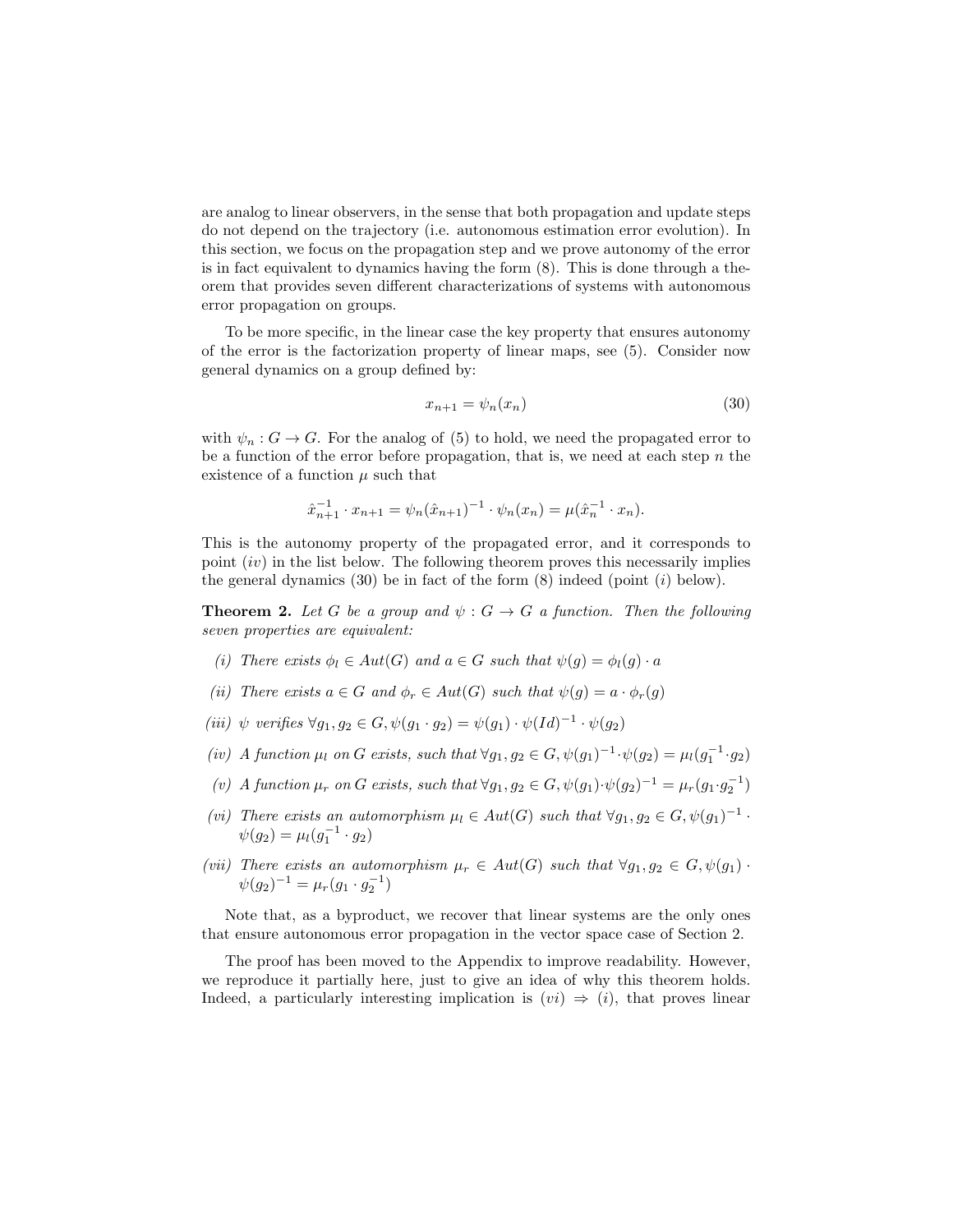observation systems are the only ones that possess the autonomy related property  $(vi)$ . This can be proved as follows. Applying  $(vi)$  to  $(Id, g)$  we obtain

$$
\psi(Id)^{-1} \cdot \psi(g) = \mu_l(g)
$$
  
\n
$$
\Rightarrow \psi(g) = \psi(Id) \cdot \mu_l(g) \cdot \psi(Id)^{-1} \cdot \psi(Id) = I_{\psi(Id)} \circ \mu_l(g) \cdot \psi(Id)
$$

Setting  $\phi = I_{\psi(Id)} \circ \mu_l$  (which is an automorphism as composition of automorphisms) and  $a = \psi(Id)$  we obtain (i) indeed.

Remark 6. A continuous time (and thus different) version of the equivalence between and (iii), (iv) and (v) already appears in our previous work [2], where the continuous analog to (iii) is referred to as the "group affine" property. So, the very intuitive definition of (8) turns out to be equivalent to the latter property, a fact never noticed before. Note also that, a continuous and local version of (iii) is introduced in [1] to define linear control systems on Lie groups, but this is done for control - not observation - purposes and no equivalence with error autonomy is shown nor exploited.

## 6 Applications of the framework using the family of groups  $SE_K(D)$

In this section, we would like to introduce a family of (Lie) groups that we denote  $SE_K(D)$ . It was introduced in [3] for arbitrary K and  $D = 2$  or  $D = 3$ . Making use of it, many systems encountered in robotics and navigation are shown below to fit into the framework of linear observation systems.

### 6.1 The group family  $SE_K(D)$

For  $D \in \mathbb{N}$ , let  $SO(D)$  denote the special orthogonal group of  $\mathbb{R}^D$ , that is, the set:

$$
SO(D) = \{ R \in \mathbb{R}^{D \times D}, \ R^T R = Id, \ \det(R) = 1 \}
$$

**Definition 11** (The family  $SE_K(D)$ ). For  $K, D \in \mathbb{N}$ , the group  $SE_K(D)$  is defined as the set:

$$
SE_K(D) = \{ (R, r_1, \cdots, r_K), R \in SO(D), r_1, r_2, \ldots, r_K \in \mathbb{R}^3 \},
$$

endowed with the following group law:

$$
(R, r_1, \ldots r_K) \cdot (T, t_1, \ldots t_K) = (RT, Rt_1 + r_1, \cdots, Rt_K + r_K).
$$

In particular, the neutral element of  $SE_K(D)$  is

$$
Id = (I_3, 0_{3,1}, \ldots, 0_{3,1}),
$$

and the inverse of an element  $x = (R, r_1, \ldots, r_K)$  is

$$
x^{-1} = (-R^T, -R^T r_1, \dots, -R^T r_K).
$$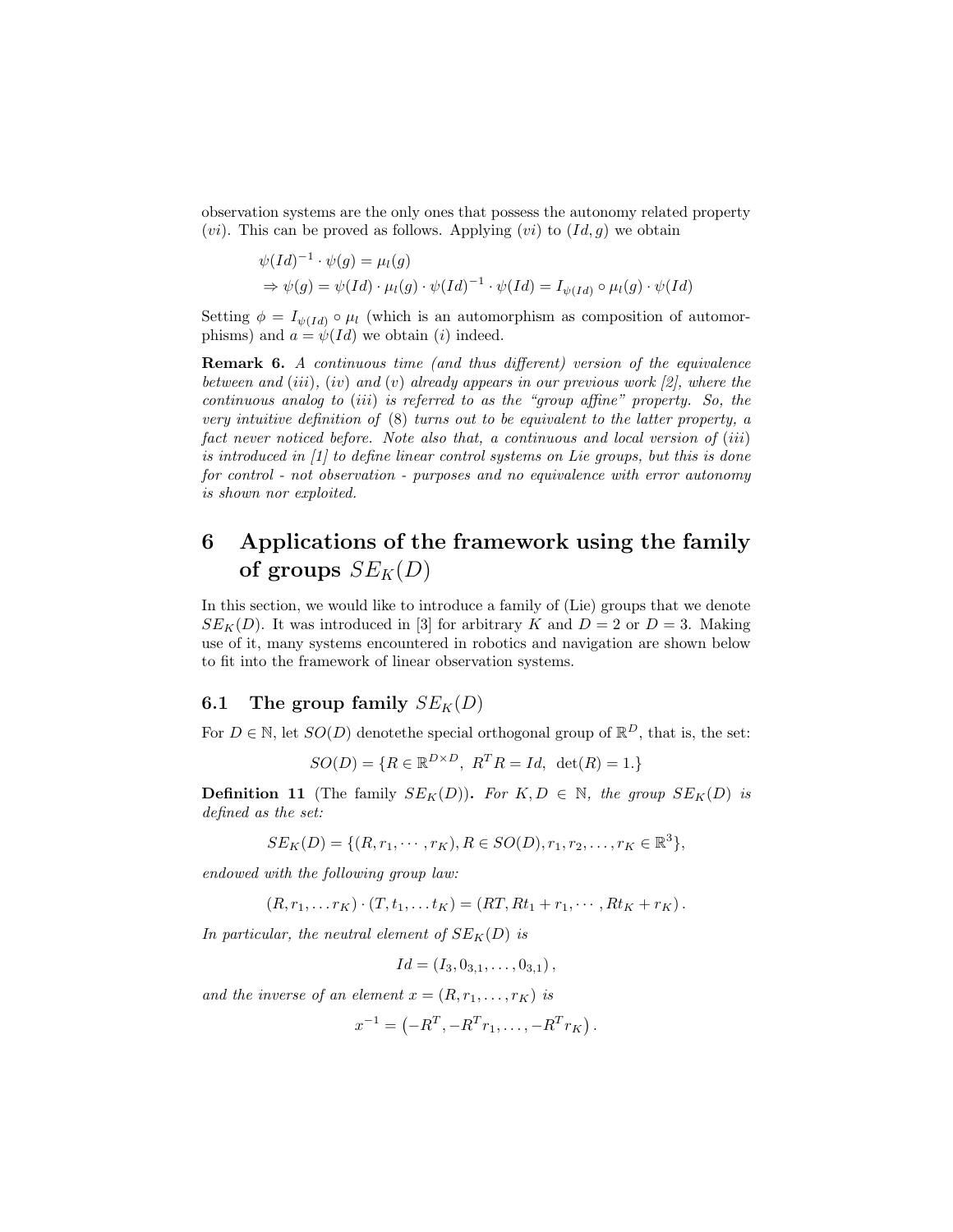Of course, we retrieve  $SO(2)$  and  $SO(3)$  for  $K = 2,3$  and  $D = 0, SE(2)$ and  $SE(3)$  for  $K = 2,3, D = 1$ , the group  $SE_2(3)$  introduced in [2] for inertial navigation, and the groups  $SE_K(2)$  and  $SE_K(3)$  shown in [3] to be the right framework for EKF-SLAM (note the first introduction of this group structure for nonlinear observer design for SLAM dates back to [8]).

Each group  $SE_K(D)$  comes with a family of natural group actions allowing to recover many of the observation functions of robotics and navigation:

**Definition 12** (Actions of the group  $SE_K(D)$ ). We call vector action of  $SE_K(D)$ on  $\mathbb{R}^D$  with parameters  $(\gamma_1,\ldots,\gamma_K) \in \mathbb{R}^K$  the action of  $x = (R, r_1,\ldots,r_K) \in$  $SE_K(D)$  on  $b \in \mathbb{R}^D$  defined by:

$$
x \star b = Rb + \sum_{i=1}^{K} \gamma_i r_i
$$

It can be readily checked that this defines an action of  $SE_K(D)$ : let  $x =$  $(R, r_1, \ldots, r_K) \in SE_K(D), x' = (T, t_1, \ldots, t_K) \in SE_K(D)$  and  $b \in \mathbb{R}^D$ . Then:

$$
x \star (x' \star b) = x \star \left(Tb + \sum_{i=1}^{K} \gamma_i t_i\right)
$$
  
=  $R\left(Tb + \sum_{i=1}^{K} \gamma_i t_i\right) + \sum_{i}^{K} \gamma_i r_i$   
=  $RTb + \sum_{i=1}^{K} \gamma_i (Rt_i + r_i)$   
=  $(x \cdot x') \star b$ 

where we used  $x \cdot x' = (RT, Rt_1 + r_1, \ldots, Rt_K + r_K)$  from Definition 11.

This family of groups and actions will be used all over the present section, only changing K, D and the parameters  $\gamma_1, \ldots, \gamma_K$  of the action. In applications, it might be the case that we need to extend the group action to account for multiple observations, through the following notion.

**Proposition 8** (Direct product of group actions). We will call "product action" the action of a group G on cartesian products of sets on which the group acts separately. More precisely, letting  $\star_1$  and  $\star_2$  be two group actions of G on two sets  $Y_1$  and  $Y_2$  respectively, we can define an action  $\star$  of G on  $Y = Y_1 \times Y_2$  as follows:

$$
G \times Y = Y \tag{31}
$$

$$
x \star (b_1, b_2) = (x \star_1 b_1, x \star_2 b_2), \tag{32}
$$

and the observation  $y = (y_1, y_2) \in Y_1 \times Y_2$  fits into the generalized observation framework (9).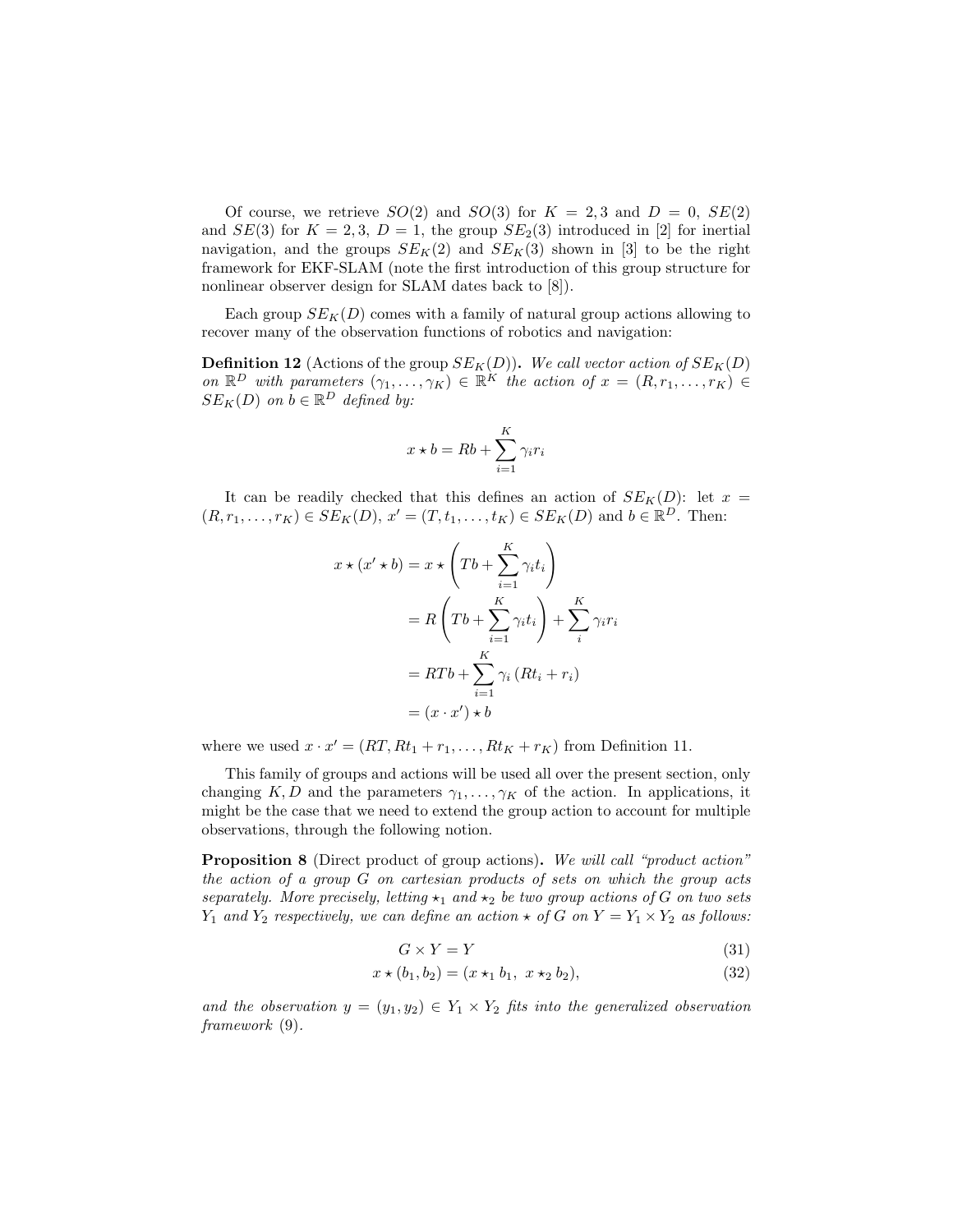*Proof.* We have to show that  $\star$  satisfies (7). Let  $x, x' \in G$ , we have:  $x \star (x' \star (b_1, b_2)) =$  $x \star (x' \star_1 b_1, x' \star_2 b_2) = (x \star_1 (x' \star_1 b_1), x \star_2 (x' \star_2 b_2)) = ((x \cdot x') \star_1 b_1, (x \cdot x') \star_2 b_2) =$  $(x \cdot x') \star (b_1, b_2)$ . In term of observation functions, if we have two observations

$$
y_n^1 = x_n \star_1 b_n^1
$$
 and  $y_n^2 = x_n \star_2 b_n^2$ 

then we can stack them into a single observation  $y_n = x_n * b_n$  with  $y_n = (y_n^1, y_n^2)$ ,  $b_n = (b_n^1, b_n^2)$  and  $\star$  defined as above.

#### 6.2 Examples of linear dynamics on  $SE_K(D)$

Let us see how common dynamics used in navigation and robotics can be cast into the framework of linear observation systems using the family of groups  $SE<sub>K</sub>(D)$ .

#### 6.2.1 2D non-honomic car with differential odometry

The vehicle is characterized by its orientation or heading  $\theta_n \in \mathbb{R}$  and position  $X_n \in \mathbb{R}^2$ . Its speedometers measure velocities and heading change rate (through differential odometry), yielding the following dynamics:

$$
\theta_{n+1} = \theta_n + \omega_n
$$
  
\n
$$
X_{n+1} = X_n + R_{\theta_n} v_n,
$$
\n(33)

Representing  $\theta_n$  through  $R_{\theta_n}$ , the planar rotation of angle  $\theta_n$ , we can embed this system into  $SE_1(2) = SE(2)$ :

$$
x_n = (R_{\theta_n}, X_n) \in SE(2)
$$

As well, the increments  $\omega_n, v_n$  can be embedded into  $SE(2)$  as  $a_n = (R_{\omega_n}, v_n) \in$  $SE(2)$ , and the dynamics  $(33)$  becomes:

$$
x_{n+1}=x_n\cdot a_n
$$

#### 6.2.2 3D Inertial navigation

The vehicle is characterized by its attitude  $R_n \in SO(3)$  (the rotation matrix mapping the vehicle-fixed frame to a reference static frame), its velocity  $V_n \in$  $\mathbb{R}^3$  and position  $X_n \in \mathbb{R}^3$ . Its gyrometers measure angular rates  $\Omega_t \in \mathbb{R}^3$  in continuous-time t, and its accelerometers the "specific force"  $f_t \in \mathbb{R}^3$ , i.e. vehicle acceleration minus gravity vector  $g$ . Both sensors are part of a measurement inertial unit (IMU) attached to the vehicle. In continuous time the dynamics of the system is:

$$
\frac{d}{dt}R_t = \Omega_t, \quad \frac{d}{dt}V_t = R_t f_t + g, \quad \frac{d}{dt}X_t = V_t.
$$
\n(34)

Unexpectedly enough (the result is non-trivial), the discretized dynamics of navigation above correspond to linear dynamics on the group.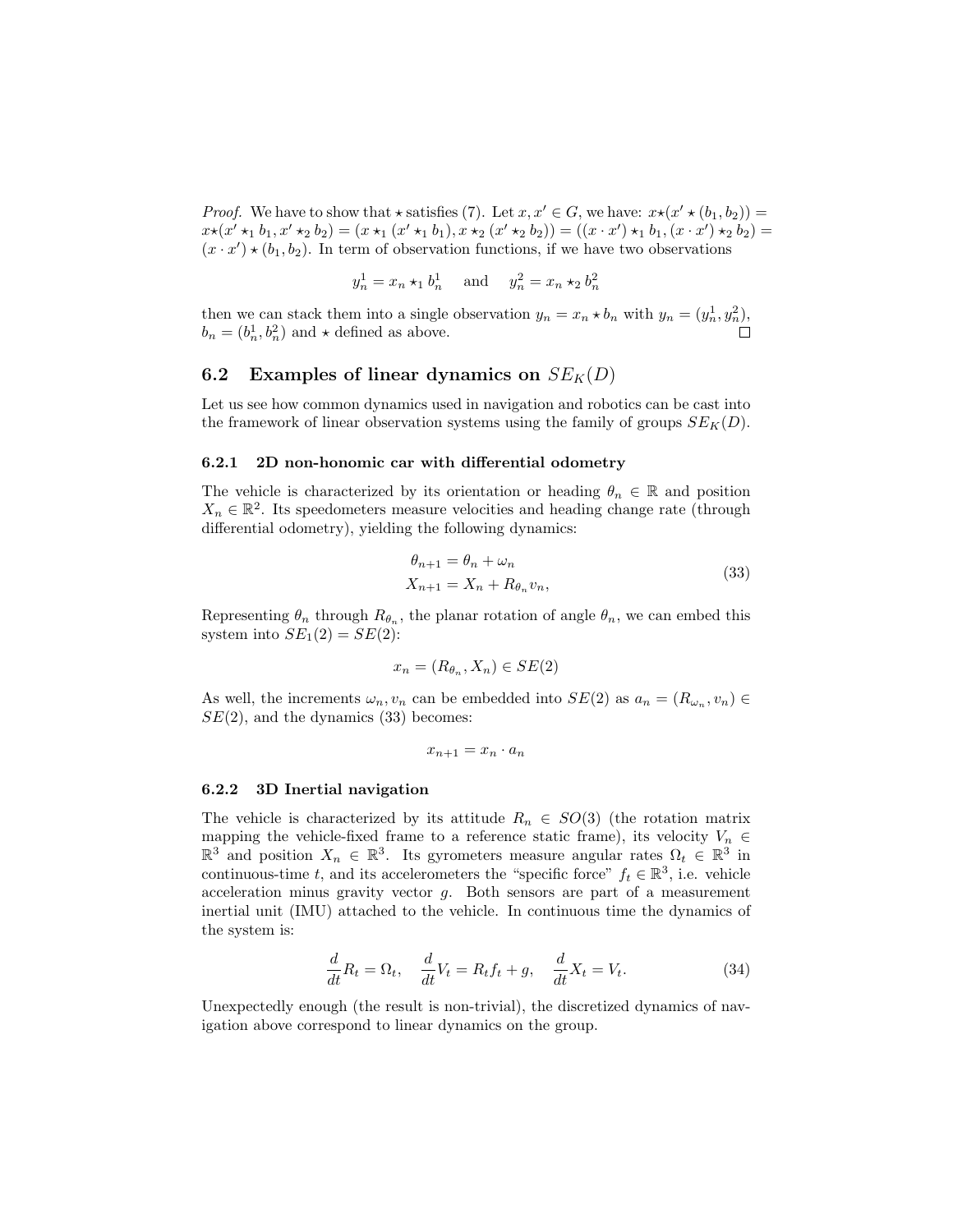Proposition 9. 3D navigation equations (34) can be discretized to yield linear dynamics of the form (8).

*Proof.* Between two time steps n and  $n + 1$  having time stamps  $t_n$  and  $t_{n+1}$  =  $t_n+\tau_n$  ( $\tau_n$  is the discretization step), we define integrated inputs as follows (notice the deliberate absence of g in the equation of  $\bar{V}_t$ ):

$$
\bar{R}_{t_n} = I_3, \bar{V}_{t_n} = 0, \bar{X}_{t_n} = 0,
$$
  

$$
\frac{d}{dt}\bar{R}_t = \Omega_t, \quad \frac{d}{dt}\bar{V}_t = \bar{R}_t f_t, \quad \frac{d}{dt}\bar{X}_t = \bar{V}_t
$$

Then the corresponding discrete increments  $\Omega_n, f_n, s_n$  are the solutions obtained at  $t_{n+1}$ :  $\Omega_n = \overline{R}_{t_n}$ ,  $f_n = \overline{V}_{t_n}$ ,  $s_n = \overline{X}_{t_n}$ . Now we use them to write the dynamics in discrete time:

$$
R_{n+1} = R_n \Omega_n
$$
  
\n
$$
V_{n+1} = V_n + R_n f_n + \tau_n g
$$
  
\n
$$
X_{n+1} = X_n + \tau_n V_n + R_n s_n
$$
\n(35)

We can embed this system into  $SE_2(3)$ , as well as the discrete increments, defining:

$$
x_n = (R_n, V_n, X_n) \in SE_2(3)
$$
 (36)

$$
u_n = (\Omega_n, f_n, s_n) \in SE_2(3)
$$
\n
$$
(37)
$$

$$
g_n = (I_3, \tau_n g, \frac{1}{2}\tau_n^2 g) \in SE_2(3)
$$
\n(38)

Then, we define the function  $\phi'_n \in End(SE_2(3))$  as:

$$
\phi'_n: SE_2(3) \to SE_2(3)
$$
  

$$
(R, V, X) \to (R, V, X + \tau_n V)
$$
 (39)

which can be easily checked to be an automorphism of  $SE<sub>2</sub>(3)$ . The dynamics (35) becomes:

$$
x_{n+1} = g_n \cdot \phi'_n(x_n) \cdot u_n,\tag{40}
$$

which can be re-written as:

$$
x_{n+1} = g_n \cdot \phi'_n(x_n) \cdot g_n^{-1} \cdot g_n \cdot u_n = I_{g_n} \circ \phi'_n(x_n)(g_n \cdot u_n),
$$

Finally, setting  $\phi_n = I_{g_n} \circ \phi'_n$ , i.e.,  $\phi_n(x_n)$  to be

$$
\left(R_n, V_n + \tau_n (I_3 - R)g, X_n + \tau_n V_n + \frac{1}{2} \tau_n^2 (I_3 - R)g\right)
$$
\n(41)

(which is an automorphism as a composition of automorphisms) and

$$
a_n = g_n \cdot u_n = \left(\Omega_n, \quad \tau_n g + f_n, \quad \frac{1}{2}\tau_n^2 + s_n\right) \tag{42}
$$

the dynamics (35) eventually writes:

$$
x_{n+1} = \phi_n(x_n) \cdot a_n. \tag{43}
$$

$$
\square
$$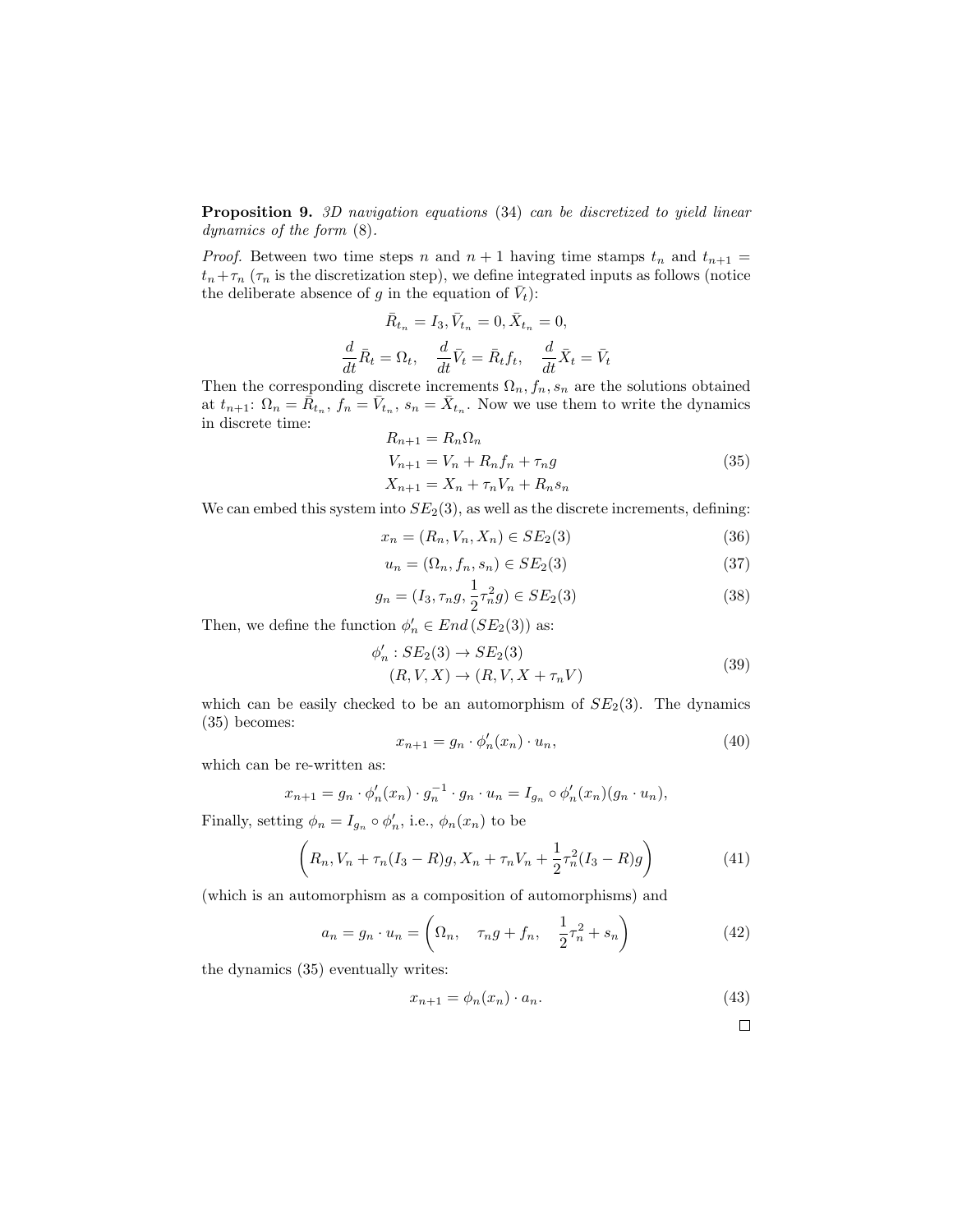#### 6.2.3 Odometry based Simultaneous Localisation and Mapping (SLAM)

A static map of feature points can be included into the state without breaking the linear property of the dynamics. If we consider the 3D version of the wheeled robot model above, the vehicle is characterized by its attitude  $R_n \in SO(3)$  (the rotation matrix mapping the vehicle-fixed frame to a reference static frame) and position  $X_n \in \mathbb{R}^3$ . Its odometers and/or gyrometers measure relative shifts  $v_n \in \mathbb{R}^3$ and rotations  $\Omega_n \in SO(3)$  of the vehicle, and a map of static feature points  $(P_{k,n})_{1\geq k\geq K}$  (k is the feature index while n is the time step), yielding the following dynamics:

$$
R_{n+1} = R_n \Omega_n
$$
  
\n
$$
X_{n+1} = X_n + R_n v_n
$$
  
\n
$$
P_{1,n+1} = P_{1,n}
$$
  
\n
$$
\vdots
$$
  
\n
$$
P_{K,n+1} = P_{K,n}
$$
\n(44)

We can embed this system into  $SE_{1+K}(3)$ :

$$
x_n = (R_n, X_n, P_{1,n}, \dots, P_{K,n}) \in SE_{1+K}(3)
$$
\n<sup>(45)</sup>

As well, the increments  $\Omega_n$ ,  $v_n$  can be embedded into  $SE_{1+K}(3)$  as

$$
a_n = (\Omega_n, v_n, 0_{2,1}, \dots, 0_{2,1}) \in SE_{1+K}(3)
$$
\n(46)

and the dynamics (33) writes :

$$
x_{n+1}=x_n\cdot a_n
$$

#### 6.2.4 3D IMU-aided SLAM

As well, adding a static map to the inertial navigation equations  $(36),(41),(42)$  is straightforward and yield linear dynamics, and this has never been noticed before. In this case, the state becomes:

$$
x_n = (R_n, V_n, X_n, P_{1,n}, \dots, P_{K,n}) \in SE_{2+K}(3)
$$
\n<sup>(47)</sup>

The increment becomes:

$$
a_n = (\Omega_n, V_n, X_n, 0_{2,1}, \dots, 0_{2,1}) \in SE_{2+K}(3)
$$
\n(48)

The automorphism  $\Phi_n$  becomes:

$$
\phi_n(x_n) = (R_n, V_n + (R_n - I_3)\tau_n g,
$$
  
\n
$$
X_n + \tau_n V_n + \frac{1}{2}(R - I_3)\tau_n^2 g, P_{1,n}, \dots, P_{K,n})
$$
\n(49)

and the 3D inertial navigation with simultaneous map estimation writes:

$$
x_{n+1} = \phi_n(x_n) \cdot a_n \tag{50}
$$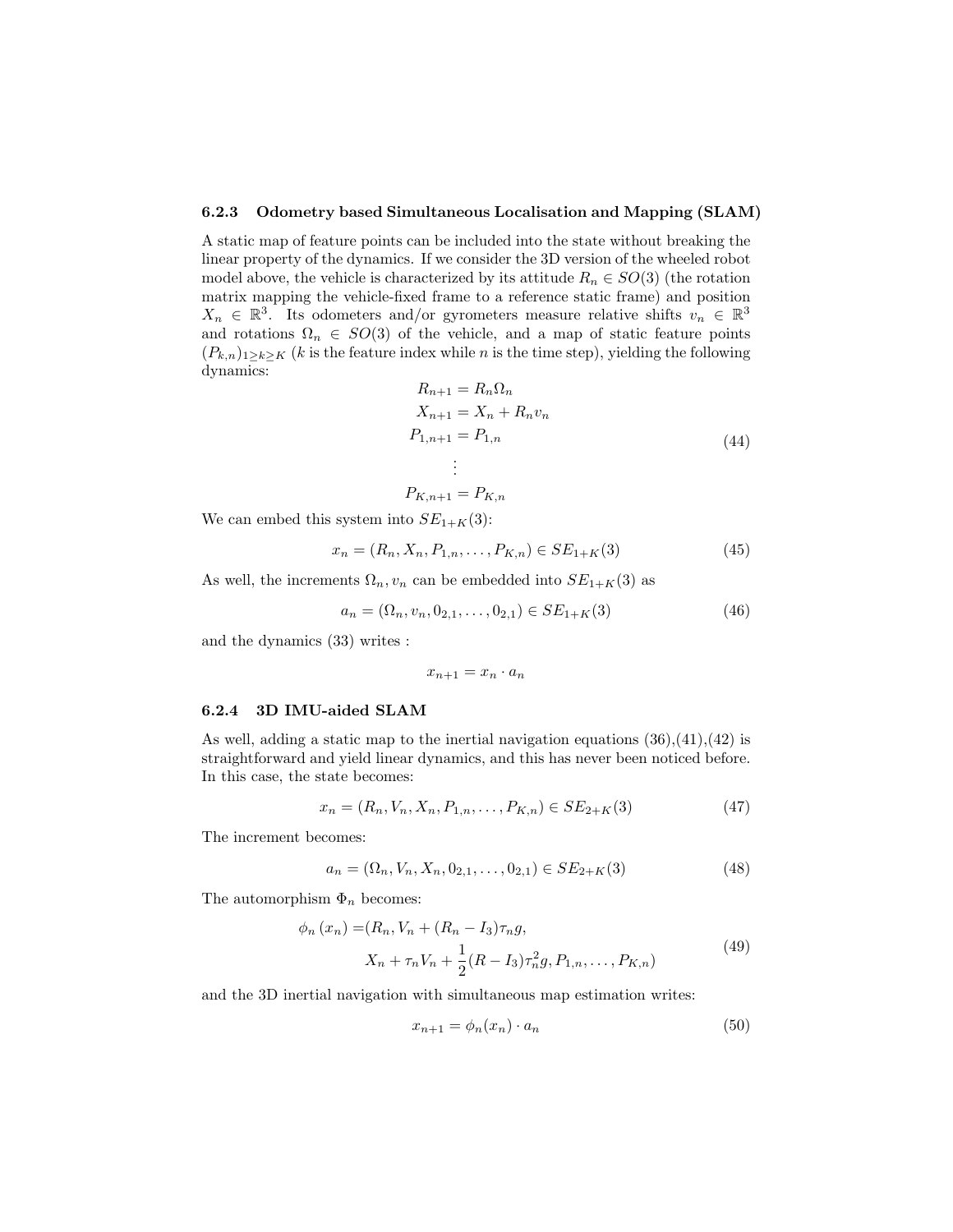#### 6.2.5 SLAM with moving features

For any previously considered dynamics on  $SE_K(D)$ , a map containing moving points having constant (but unknown) velocity, can be added to the state without breaking the linear property of the dynamics. Assume navigating using the 3D inertial navigation model (46), (48), (49) while tracking points  $P_1, \ldots, P_k$  having constant velocity vectors  $Q_1, \ldots, Q_k$  (note that tracking both static and moving points would not be a problem). The state becomes an element of  $SE_{2+K}(3)$ :

$$
x_n = (R_n, V_n, X_n, P_{1,n}, \dots, P_{K,n}, Q_{1,n}, \dots, Q_{K,n},)
$$
\n
$$
(51)
$$

The increment becomes:

$$
a_n = (\Omega_n, V_n, X_n, 0_{2,1}, \dots, 0_{2,1}) \in SE_{2+2K}(3)
$$
\n
$$
(52)
$$

The automorphism  $\Phi_n$  becomes  $\phi_n(x_n) = (R_n, V_n + (R - I_3)\tau_n g, X_n + \tau_n V_n +$  $\frac{1}{2}(R_n - I_3)\tau_n^2 g, P_{1,n} + \tau_n Q_{1,n}, \ldots, P_{K,n} + \tau_n Q_{K,n}, Q_{1,n}, \ldots, Q_{K,n}),$  and the 3D inertial navigation in a map with possibly moving features again writes:

$$
x_{n+1} = \phi_n(x_n) \cdot a_n \tag{53}
$$

### 6.3 Examples of linear observation observations as group actions of  $SE_K(D)$

Here, we assume the state is embedded into  $SE_K(D)$ . Using vector actions of this family of groups using Definition 12 with suitable parameters  $(\gamma_i)_{1\geq i\geq K}$ , we can easily express many standard observation functions of robotics, navigation, and localization.

#### 6.3.1 Measurements through left group actions

Considering  $SE_K(D)$  as we use it, i.e., R generally represents the rotation mapping the body frame to the global frame, and the remaining vectors generally denote quantities of the global frame. The first type of measurements is associated to absolute measurements. Assume indeed (for example) that we work on 3D inertial navigation with state space  $x_n = (R_n, V_n, X_n) \in SE_2(3)$ . Let us see what kind of observations we obtain using Definition 12. To this end, consider an observation  $y_n$  defined as:

$$
y_n = x_n \star b
$$

If we choose the parameters  $\gamma_1 = 1, \gamma_2 = 0$  and the target  $b = 0_{3,1}$  we obtain a velocity measurement:

$$
y_n=V_n.
$$

If we choose the parameters  $\gamma_1 = 0, \gamma_2 = 1$  and the target  $b = 0_{3,1}$  we obtain a position measurement:

$$
y_n=X_n.
$$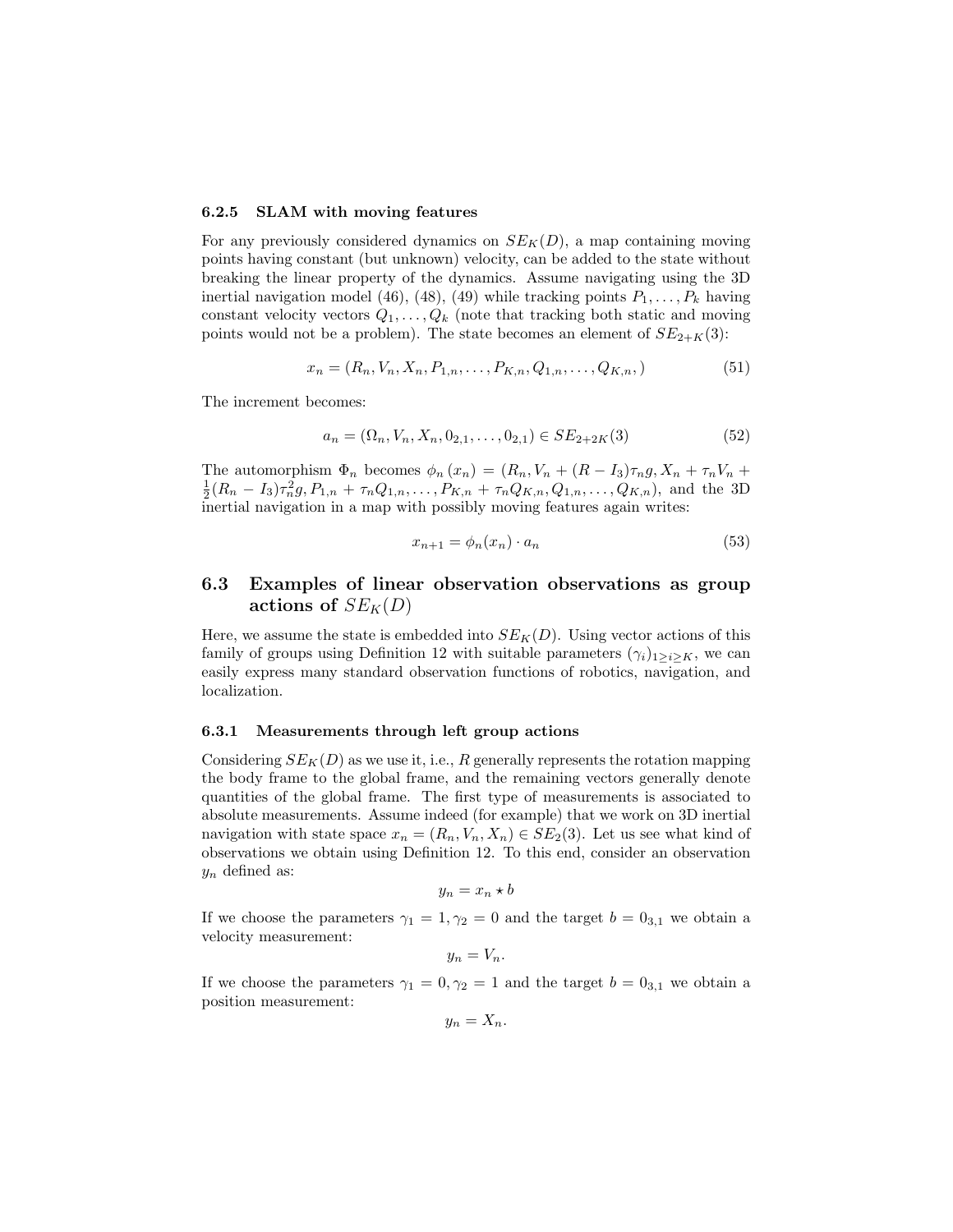If we choose the parameters  $\gamma_1 = 0, \gamma_2 = 1$  and a nonzero target  $b = b_0 \in \mathbb{R}^3$  we obtain a position measurement of a point with known lever arm  $b_0$  with respect to the vehicle frame origin, for example a GNSS antenna having a lever arm with respect to the IMU:

$$
y_n = X_n + R_n b_0.
$$

#### 6.3.2 Measurements through right group actions

They are measurements being relative to the body. Indeed assume (for example) that we work on 3D inertial-aided (or IMU-aided) SLAM, with state space  $x_n =$  $(R_n, V_n, X_n, P_{1,n}, \cdots, P_{K,n}) \in SE_{2+K}(3)$  as in (47). Let us see what observation functions can be modeled as vector group actions of  $SE_2(3)$  on  $\mathbb{R}^3$  with suitable parameters  $(\gamma_i)_{1\geq i\geq K}$ . To this end, consider an observation  $y_n$  defined as:

$$
y_n = x_n^{-1} \star b,
$$

where the star  $\star$  a vector action of  $SE_{2+K}(3)$  to be defined through its parameters  $(\gamma_i)_{1\geq i\geq K}$ . Note that, it is a right action (using the inverse, see Section 4.3).

If we choose all parameters  $\gamma_i$  equal to zero and a non-zero target  $b = -b_0 \in$  $\mathbb{R}^3$  (representing for instance the magnetic field) we obtain a partial attitude mesurement:

$$
y_n = R_n^T b_0
$$

If we choose the  $\gamma_1 = -1$  and all other  $\gamma_i$  equal to zero, and also take a zero target  $b = 0_{3,1}$  we obtain a velocity measurement in the vehicle frame:

$$
y_n = R_n^T V_n
$$

If we choose the  $\gamma_2 = 1$ , all other  $\gamma_i$  equal to zero, and a (possibly) nonzero target  $b = -\tilde{P} \in \mathbb{R}^3$  we obtain a relative measurement of a landmark with known absolute position  $\tilde{P}$ :

$$
y_n = R_n^T(\tilde{P} - x_n)
$$

If we choose the all parameters  $\gamma_i$  equal to zero except  $\gamma_2$  and  $\gamma_{2+k}$  for one index  $k \leq K$ , and set  $\gamma_2 = 1$ ,  $\gamma_{2+k} = -1$  and  $b = 0_{3,1}$  we obtain a relative position measurement of unknown feature  $k$  which is part of the state:

$$
y_n = R_n^T (P_{k,n} - X_n)
$$

Note that this extends to the observation of an arbitrary number of observations using Proposition 8. Finally, if we track moving features and the state has  $K$ additional velocity states as above, choosing all parameters  $\gamma_i$  to be equal to zero except  $\gamma_1$  and  $\gamma_{2+K+k}$  for one index  $k \leq K$ , and setting  $\gamma_1 = 1$ ,  $\gamma_{2+K+k} = -1$ and  $b = 0_{3,1}$  we obtain a relative velocity measurement of feature k:

$$
y_n = R_n^T (Q_{k,n} - V_n)
$$

We have thus proved the following result.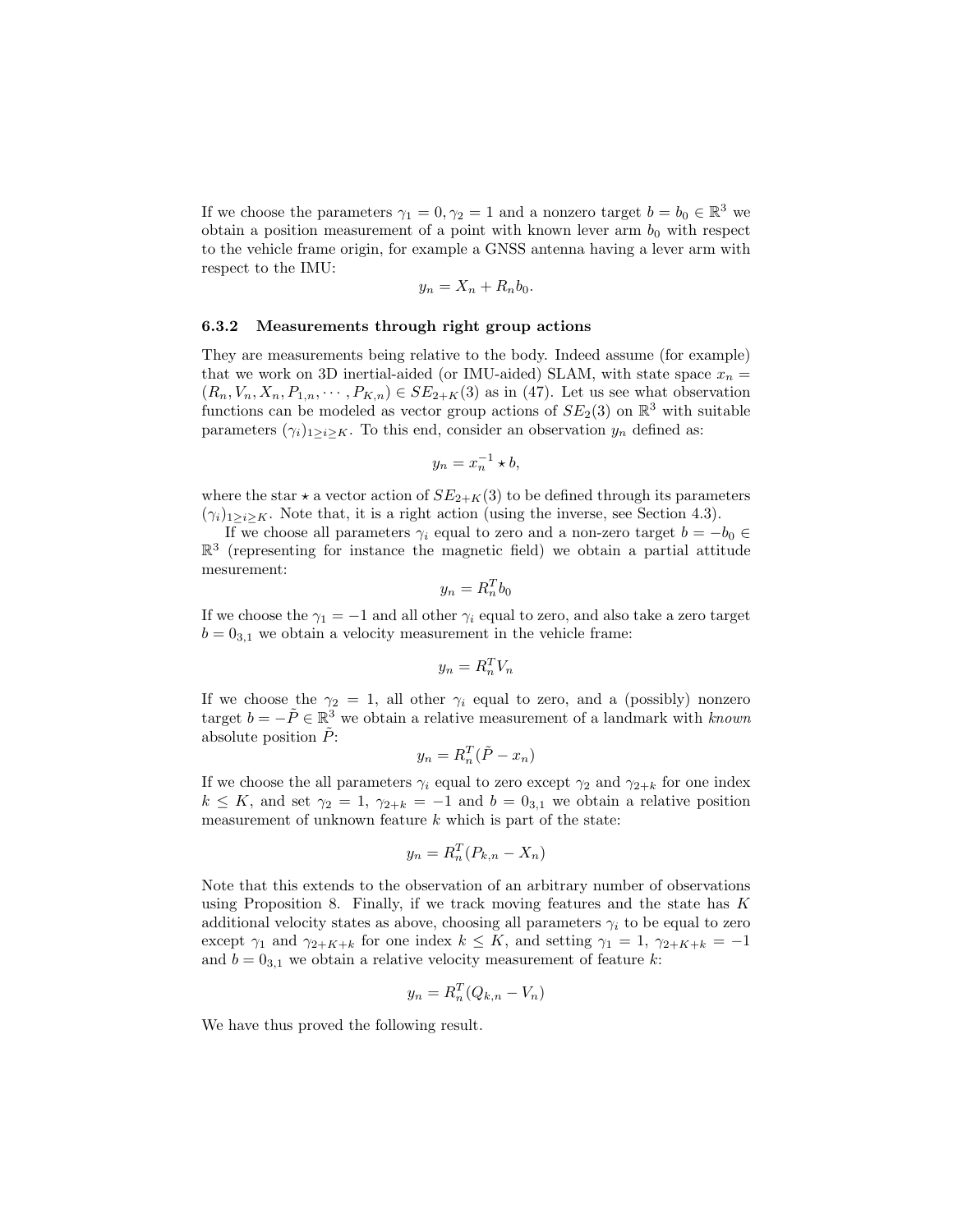**Proposition 10.** Combining the dynamics of Section 6.2 and observations either of Section 6.3.1 or Section 6.3.2, yields linear systems on groups, and the corresponding generalized linear observers readily have the autonomous error equations property. Furthermore, under uniform observability conditions, there exists a class of gains  $L_n$  ensuring local asymptotical convergence around any trajectory.

The latter part is a mere consequence of the fact that  $SE<sub>K</sub>(D)$  is a Lie group, and of Proposition 7.

### 6.4 Linear observation formulation of some classical problems

Combining the dynamics and observations of Sections 6.2 and 6.3 we see that a wide range of systems fit into our framework. For the article to be self-contained and useful to practitioners, we enumerate quite a few of them.

#### 6.4.1 GPS-aided inertial navigation

The state space of equations(35) modeling attitude, position and velocity can be embedded into  $SE_2(3)$  as (36). Then, with  $\phi_n$  and  $a_n$  defined as (41) and (42) and defining  $\star$  as the vector action (see Def. 12) of  $SE<sub>2</sub>(3)$  with parameters  $\gamma_1 = 0, \gamma_2 = 1$  and target  $b = 0_{3,1}$ , the dynamics (35) with position observations becomes:

$$
x_{n+1} = \Phi_n(x_n) \cdot a_n, \quad y_n = x_n * b_n
$$

#### 6.4.2 3D SLAM with a wheeled robot

The state space of equations (44) attitude and position can be embedded into  $SE_{1+K}(3)$  as (45). Then, whith  $a_n$  defined as (46) and defining  $\star$  as the vector action (see Def. 12) of  $SE_{1+K}(3)$  with parameters  $\gamma_1 = -1, \gamma_{1+k} = 1$  for a given feature index k,  $\gamma_i = 0$  for other indices i and target  $b_n = 0_{3,1}$ , the dynamics (44) with relative observations of landmark  $k$  becomes:

$$
x_{n+1} = x_n \cdot a_n, \quad y_n = x_n^{-1} \star b_n
$$

Any number of features can be observed at each time step, as stacking group actions still gives a group action (see Proposition 8).

#### 6.4.3 IMU-aided 3D SLAM

The state space of equations(35) modeling attitude, position and velocity, when adding K static landmarks  $(P_{k,n})_{1\leq k\leq K}$ , can be embedded into  $SE_{2+K}(3)$  as (47). Then, whith  $\phi_n$  and  $a_n$  defined as (49) and (48) and defining  $\star$  as the vector action (see Def. 12) of  $SE_{2+K}(3)$  with all parameters  $\gamma_i$  equal to zero except  $\gamma_2 = -1, \gamma_{2+k} = 1$ , and target  $b = 0_{3,1}$ , the dynamics (35) with K static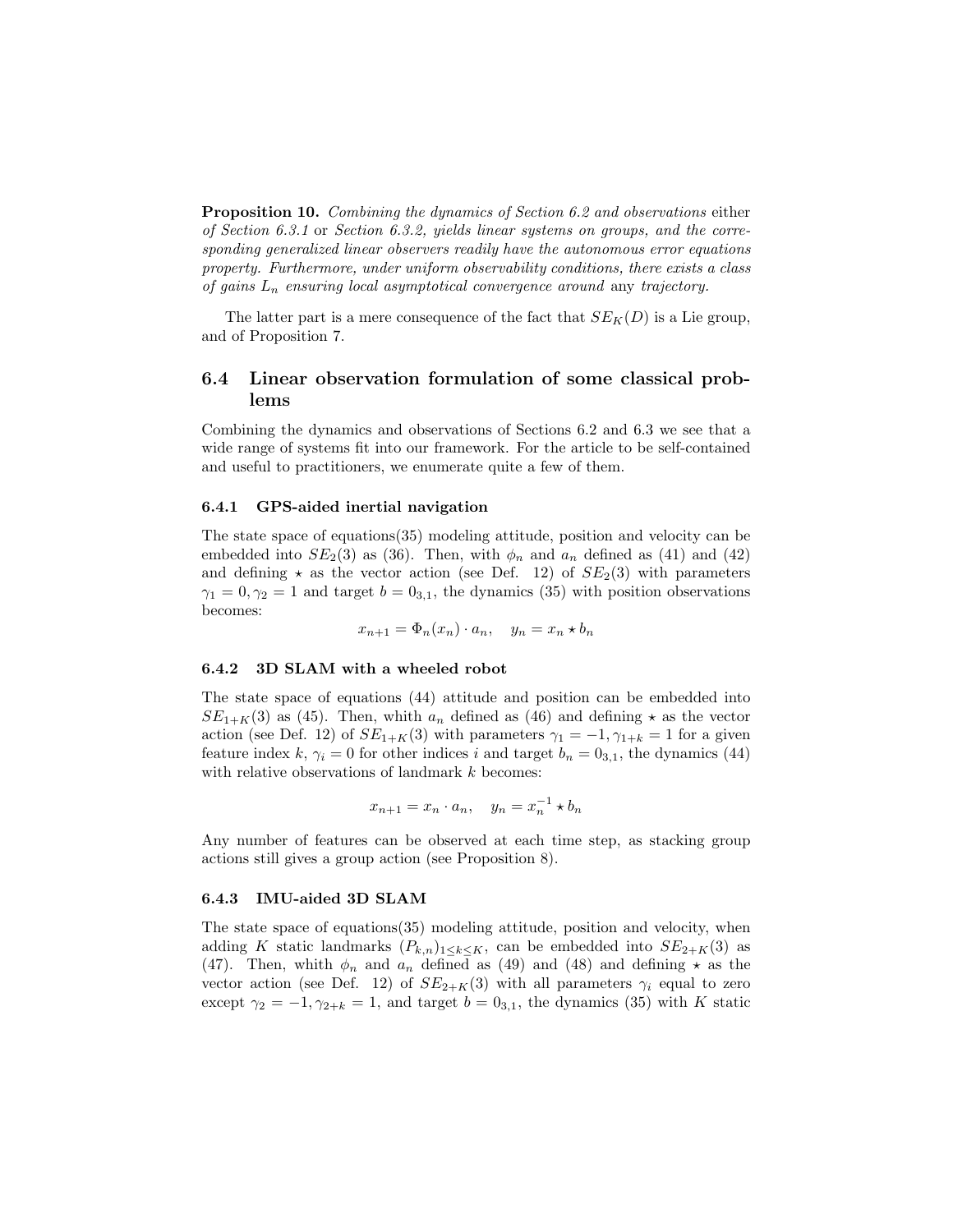landmarks  $(P_{k,n})_{1\leq k\leq K}$  and relative feature position measurement of landmark k becomes:

$$
x_{n+1} = \Phi_n(x_n) \cdot a_n, \quad y_n = x_n^{-1} \star b_n
$$

Any number of features can be observed at each time step, as stacking group actions still gives a group action (see Proposition 8).

## 7 Conclusion

In this paper, we have provided a unifying and versatile framework for the definition of linear systems on Lie groups that encompass various prior works, but focusing on the discrete time case. The approach is supported by sound mathematical properties and comes with complete characterizations. Its versatility is shown through applications to a wide variety of problem from navigation and robotics using a single family of groups  $SE_K(D)$ .

## A Proof of Theorem 2

*Proof.* We first show  $(i) \Rightarrow (ii) \Rightarrow (iii) \Rightarrow (iv) \Rightarrow (vi) \Rightarrow (i)$ :

- 1. (i)  $\Rightarrow$  (ii) If (i) is verified we have  $\psi(g) = \phi_l(g) \cdot a = a \cdot a^{-1} \cdot \phi_l(g) \cdot a =$  $a \cdot I_a \circ \phi_l(g)$ . Setting  $\phi_r = I_a \circ \phi_l$  we obtain  $(ii)$ ,  $I_a \circ \phi_l$  being a automorphism as the composition of two automorphisms.
- 2. (ii)  $\Rightarrow$  (iii) We just have to assume (ii) and check (iii):  $\phi(g_1 \cdot g_2) = a \cdot$  $\phi_r(g_1 \cdot g_2) = a \cdot \phi_r(g_1) \cdot \phi_r(g_2) = a \cdot \phi_r(g_1) \cdot \phi_r(Id)^{-1} \cdot \phi_r(g_2)$ , where we have used the automorphisms properties  $\phi_r(g_1 \cdot g_2) = \phi_r(g_1) \cdot \phi_r(g_2)$  and  $\phi_r(Id) = Id.$  Now we insert the element  $a^{-1} \cdot a = Id$  then add brackets to regroup terms:  $\phi(g_1 \cdot g_2) = a \cdot \phi_r(g_1) \cdot \phi_r(Id)^{-1} \cdot a^{-1} \cdot a \cdot \phi_r(g_2) =$  $[a \cdot \phi_r(g_1)] \cdot [a \cdot \phi_r(Id)]^{-1} \cdot [a \cdot \phi_r(g_2)] = \psi(g_1) \cdot \psi(Id)^{-1} \cdot \psi(g_2).$
- 3. (iii)  $\Rightarrow$  (iv) For all g, applying (iii) to  $(g, g^{-1})$  as  $(g_1, g_2)$  we obtain  $\psi(Id)$  =  $\psi(g) \cdot \psi(Id)^{-1} \cdot \psi(g^{-1}),$  thus  $\psi(g)^{-1} = \psi(Id)^{-1} \cdot \psi(g^{-1}) \cdot \psi(Id)^{-1}.$  Now, for all  $g_1, g_2$  we have  $\psi(g_1)^{-1} \cdot \psi(g_2) = \psi(Id)^{-1} \cdot \psi(g_1^{-1}) \psi(Id)^{-1} \cdot \psi(g_2) =$  $\psi(Id)^{-1} \cdot \psi(g_1^{-1} \cdot g_2)$  applying  $(iii)$  again. Setting  $\mu_l(g) = \psi(Id)^{-1} \cdot \psi(g)$  we obtain  $(iv)$
- 4.  $(iv) \Rightarrow (vi)$  Applying  $(iv)$  to  $(Id, g)$  we obtain  $\psi(Id)^{-1}\psi(g) = \mu_l(g)$ , applying to  $(g^{-1}, Id)$  we obtain  $\psi(g^{-1})^{-1} \cdot \psi(Id) = \mu_l(g)$ . To show  $\mu_l$  is a automorphism we compute  $\mu_l(g_1 \cdot g_2) = \mu_l((g_1^{-1})^{-1} \cdot g_2) = \psi(g_1^{-1})^{-1} \cdot \psi(g_2)$  (using (iv)) which is, using the two relations we just derived:  $\left[\mu_l(g_1) \cdot \psi(Id)^{-1}\right]$ .  $[\psi(Id) \cdot \mu_l(q_2)]$ , i.e.,  $\mu_l(q_1) \cdot \mu_l(q_2)$ .
- 5.  $(vi) \Rightarrow (i)$  Applying  $(vi)$  to  $(Id, g)$  we obtain  $\psi(Id)^{-1} \cdot \psi(g) = \mu_l(g)$ , i.e.  $\psi(g) = \psi(Id) \cdot \mu_l(g) \cdot \psi(Id)^{-1} \cdot \psi(Id) = I_{\psi(Id)} \circ \mu_l(g) \cdot \psi(Id)$ . Setting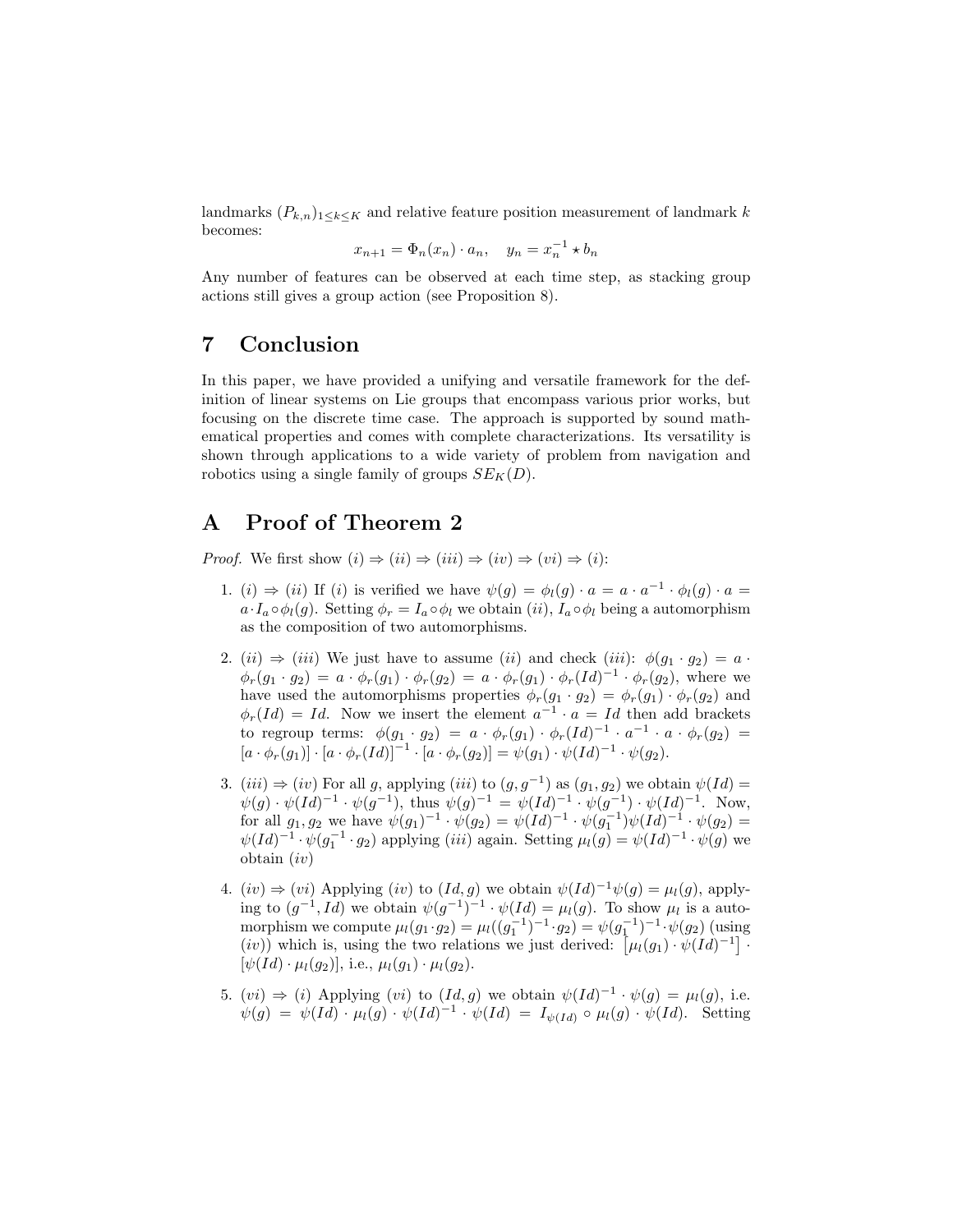$\phi = I_{\psi(Id)} \circ \mu_l$  (which is an automorphism as composition of automorphisms) and  $a = \psi(Id)$  we obtain (*i*).

The proofs for 
$$
(iii) \Rightarrow (v) \Rightarrow (vii) \Rightarrow (iii)
$$
 are similar.

## B Further links and differences with the theory of symmetry preserving observers

As said before, [7] (and to some extent [9] as well in a partial way) considers a different class of systems, called invariant systems, where the group is allowed to act on the inputs of the system, that is, (using a discrete time analog) systems of the form

$$
x_{n+1} = f(x_n, u_n)
$$

with  $x_n$  in G, having the property (called invariance of the system) that

$$
g \cdot f(x_n, u_n) = f(g \cdot x_n, g \star u_n) \tag{54}
$$

with  $\star$  a group action. Using this formalism, the navigation example of [9] where one seeks to estimate the velocity and orientation of a body in space using various sensors, was proved to lead to an autonomous error, due to the following reason. The discrete time counterpart of this example system is of the form

$$
x_{n+1} = b_n \cdot x_n \cdot v_n \tag{55}
$$

which can be re-written  $x_{n+1} = f(x_n, u_n)$  with  $u_n = (v_n, b_n)$ . By defining the following group action on the inputs  $g \star (v_n, b_n) = g \cdot b_n \cdot g^{-1}$  we recover indeed that the dynamics fulfills the definition of invariance (54) since  $g \cdot f(x_n, u_n) =$  $g \cdot b_n \cdot x_n \cdot v_n = g \cdot b_n \cdot g^{-1} \cdot g \cdot x_n \cdot v_n = f(g \cdot x_n, g \star u_n)$ , owing to associativity.

But, (55) also defines linear dynamics on the group in the sense (8) of the present article, by letting  $\phi_n(x) = b_n \cdot x_n \cdot b_n^{-1}$ , which is an endormorphism, and  $a_n = b_n \cdot v_n$ . So it is logical that the equation error be autonomous indeed. Note that, however, the definition  $(54)$  of an invariant system of [9, 7] is broader than ours  $(8)$ , since the group can act in any desired way on the inputs  $u_n$ , that can correspond to control inputs or more generally to any parameter of the system. But then, autonomous error equations are then not guaranteed, unless  $f$  has a specific form, namely  $f(x_n, u_n) = x_n \cdot u_n$  in equation (12) of [7].

A last remark regarding the links to [7] is that in the latter paper the notion of "permanent trajectory" is introduced. Around such trajectories, the error system becomes time-invariant, and so will the linearized error system in the case where G is a Lie group. By tuning the gains using Proposition 7, the gains will then converge to fixed values, around permanent trajectories. In the present framework, permanent trajectories are trajectories of the dynamical system (8) such that  $\phi_n$ ,  $a_n$  are held constant over time.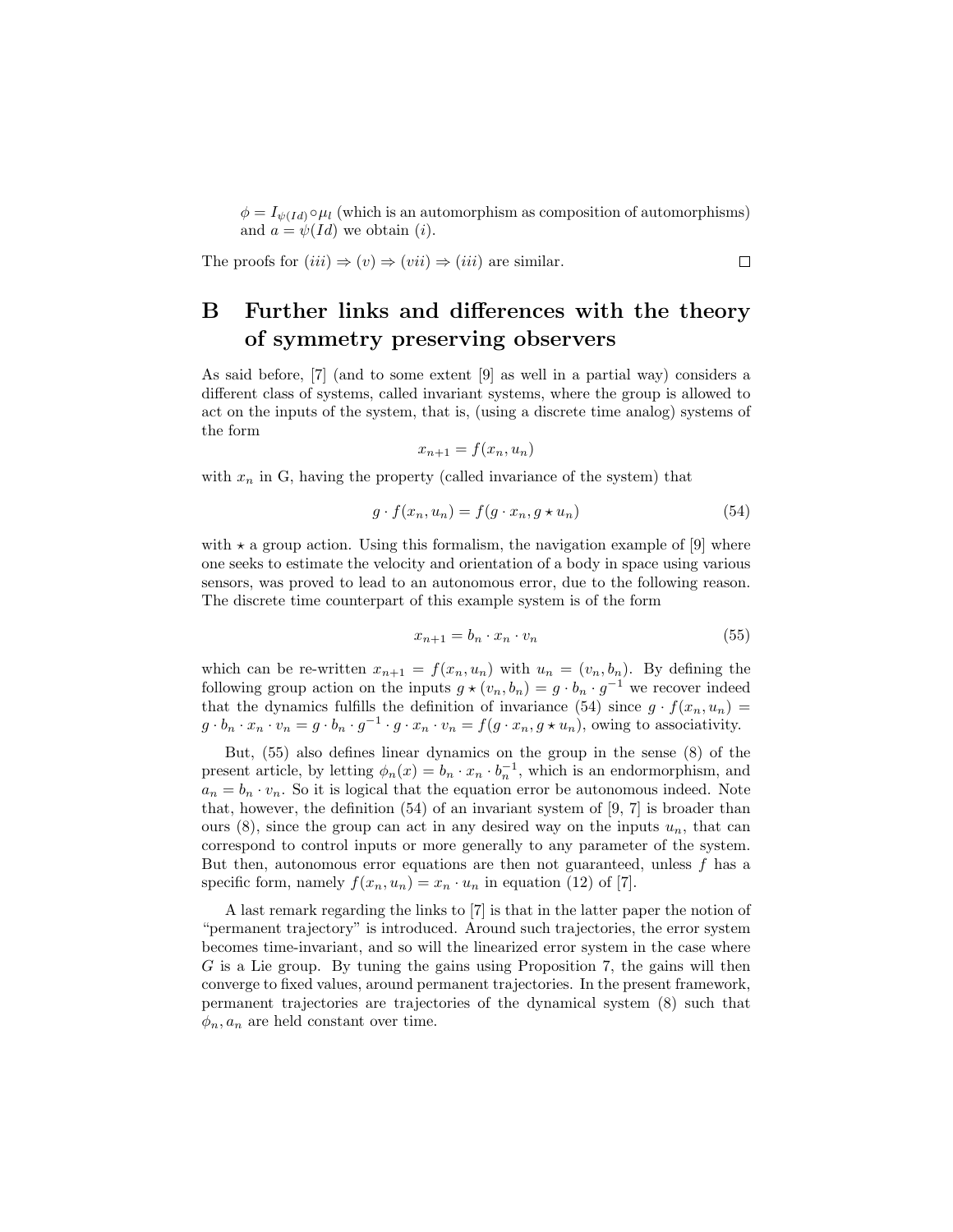### C Continuous time case and exact discretization

In  $[2]$ , the continuous analog to  $(iii)$  is referred to as the "group affine" property. For a continuous-time system on a Lie group  $G$  defined by

$$
\frac{d}{dt}x_t = f_t(x_t) \tag{56}
$$

where  $f(x_t)$  is now a tangent vector to G at  $x_t$ , the affine property requires that for all  $a, b \in G$  and all  $t \in \mathbb{R}$  we have

$$
f_t(a \cdot b) = a \cdot f(b) + f(a) \cdot b - a \cdot f(Id) \cdot b \tag{57}
$$

where in the right hand side we also use "." to define the tangent maps induced by group multiplications. Note also that, a local version of (57) is introduced in [1] to define linear control systems on Lie groups. We have the following result.

Proposition 11. Consider the continuous time dynamics (56) on a Lie group G, and assume it satisfies the group affine condition (57). Then, given discrete time instants  $t_1 < t_2 < t_3 \cdots$ , there exists a sequence of automorphisms  $\phi_n$  and group elements  $a_n \in G$  such that the system admits an exact discretization in the form of (8), i.e.,

$$
x_{t_{n+1}} = \phi_n(x_{t_n}) \cdot a_n
$$

Proof. According to equation (60) of [2], combined with Lemma 2 of [2], the error between two arbitrary trajectories satisfies  $e_{t_{n+1}} = \phi_n(e_{t_n})$  with  $\phi_n$  an automorphism, and thus property (vi) of Theorem 2 is satisfied. And by Theorem 2 it is equivalent to dynamics of form (8).  $\Box$ 

## D Controlling linear observation systems on groups

Consider a linear observation system  $(8)-(9)$  on  $G$ , and assume it may be controlled through a control input  $u_n$  as follows

$$
x_{n+1} = \phi_n(x_n) \cdot a_n \cdot u_{n+1}
$$

$$
y_n = x_n * b_n
$$

Consider a reference trajectory for the system that one may want to track of the form

$$
x_{n+1}^r = \phi_n(x_n^r) \cdot a_n \cdot u_{n+1}^r
$$

Let  $e_n = (x_n^r)^{-1} \cdot x_n$  be the tracking error. Define the controller as

$$
u_{n+1} = g(\rho_{n+1}, (x_n^r)^{-1} \star y_n), \quad \rho_{n+1} = g(\rho_n, (x_n^r)^{-1} \star y_n)
$$

with  $g, f$  freely chosen by the user. We have the following result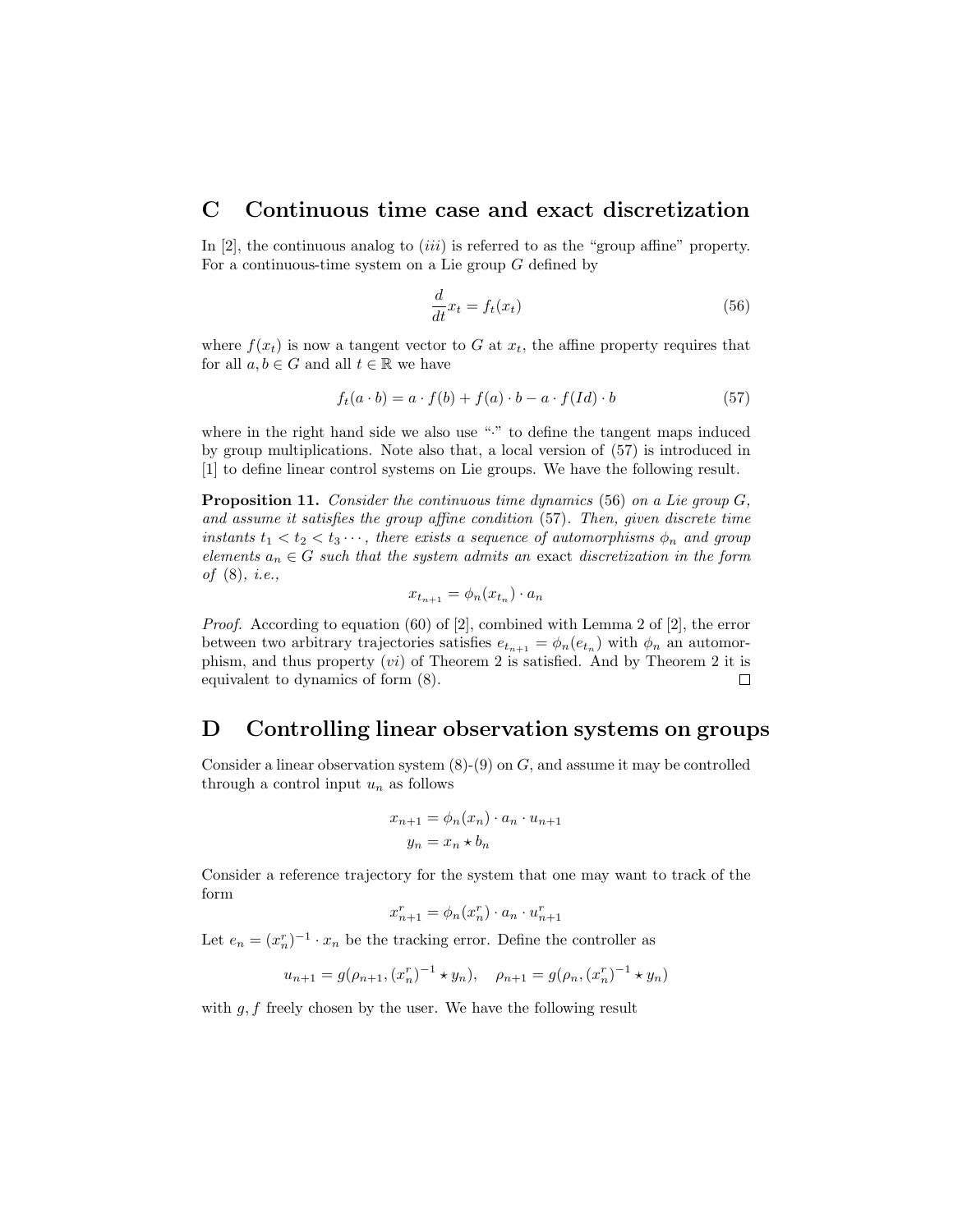Proposition 12. The tracking error system is independent of the reference tra- $\int$  jectory  $x_n^r$ , in the sense that we have

$$
e_{n+1} = (u_{n+1}^r)^{-1} \cdot a_n^{-1} \cdot \phi_n(e_n) \cdot a_n \cdot g(\rho_{n+1}, e_n \star b)
$$
 (58)

$$
\rho_{n+1} = f(\rho_n, e_n \star b) \tag{59}
$$

*Proof.* We have indeed using the automorphism property of  $\phi_n$  and the group action property of  $\star$ 

$$
e_{n+1} = (x_{n+1}^r)^{-1} \cdot x_{n+1} = (u_{n+1}^r)^{-1} \cdot a_n^{-1} \cdot \phi_n((x_n^r)^{-1} \cdot x_n) \cdot a_n \cdot g(\rho_{n+1}, ((x_n^r)^{-1} \cdot x_n) \star b).
$$

## References

- [1] Victor Ayala and Juan Tirao. Linear control systems on lie groups and controllability. In Proceedings of symposia in pure mathematics, volume 64, pages 47–64. AMERICAN MATHEMATICAL SOCIETY, 1999.
- [2] A. Barrau and S. Bonnabel. The Invariant Extended Kalman Filter as a Stable Observer. IEEE Transactions on Automatic Control, 62(4):1797–1812, 2017.
- [3] Axel Barrau and Silvere Bonnabel. An EKF-SLAM Algorithm with Consistency Properties. Conditionally accepted in IEEE Trans. on Robotics, Arxiv preprint available online, 2015.
- [4] Pedro Batista, Carlos Silvestre, and Paulo Oliveira. A GES attitude observer with single vector observations. Automatica, 48(2):388–395, 2012.
- [5] Jan Bohn and Amit K Sanyal. Unscented State Estimation for Rigid Body Motion on SE(3). In Decision and Control (CDC), 2012 IEEE 51st Annual Conference on, pages 7498–7503. IEEE, 2012.
- [6] Jan J Bohn, Amit K Sanyal, and Eric A Butcher. Unscented State Estimation for Rigid Body Attitude Motion with a Finite-time Stable Observer. In Decision and Control (CDC), 2016 IEEE 55th Conference on, pages 4698–4703, 2016.
- [7] S. Bonnabel, P. Martin, and P. Rouchon. Non-Linear Symmetry-Preserving Observers on Lie Groups. IEEE Transactions on Automatic Control, 54(7):1709–1713, 2009.
- [8] Silvere Bonnabel. Symmetries in observer design: Review of some recent results and applications to EKF-based SLAM. In Robot Motion and Control 2011, pages 3–15. Springer, 2012.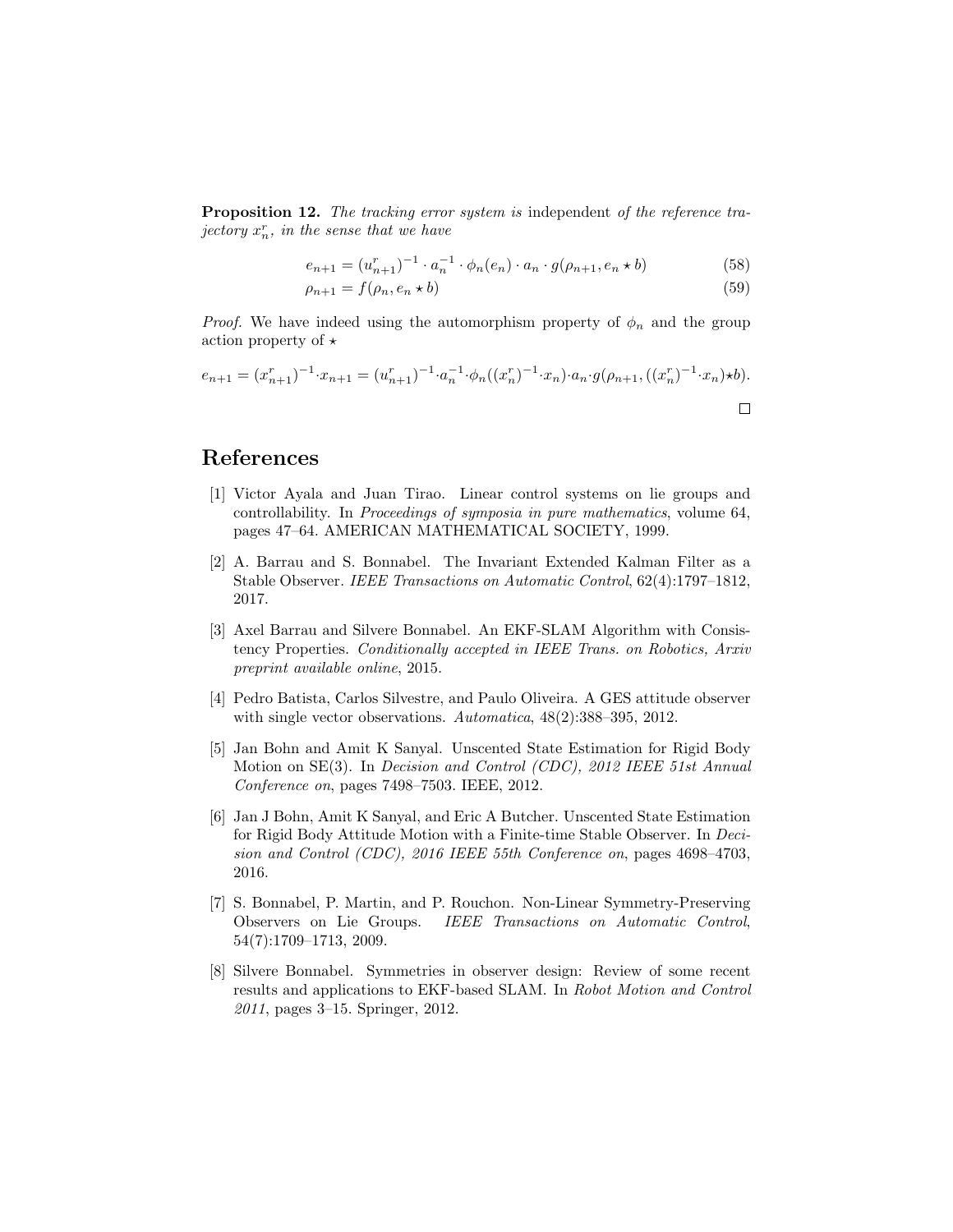- [9] Silv`ere Bonnabel, Philippe Martin, and Pierre Rouchon. Symmetry-Preserving Observers. IEEE Transactions on Automatic Control, 53(11):2514–2526, 2008.
- [10] J Deyst and C Price. Conditions for asymptotic stability of the discrete minimum-variance linear estimator. IEEE Transactions on Automatic Control, 13(6):702–705, 1968.
- [11] T.E. Duncan. An estimation problem in compact Lie groups. Systems  $\mathcal{B}$ Control Letters, 10(4):257–263, 1988.
- [12] Tyrone E Duncan. Some filtering results in Riemann manifolds. Information and Control, 35(3):182–195, 1977.
- [13] Minh-Duc Hua, Tarek Hamel, Robert Mahony, and Guillaume Allibert. Explicit complementary observer design on special linear group sl (3) for homography estimation using conic correspondences. In 56th IEEE Conference on Decision and Control (CDC), 2017.
- [14] Kiyosi Itô. Stochastic differential equations in a differentiable manifold. Nagoya Mathematical Journal, 1:35–47, 1950.
- [15] Maziar Izadi and Amit K Sanyal. Rigid body attitude estimation based on the lagrange–d'alembert principle. Automatica, 50(10):2570–2577, 2014.
- [16] Alireza Khosravian, Jochen Trumpf, Robert Mahony, and Christian Lageman. Observers for invariant systems on Lie groups with biased input measurements and homogeneous outputs. Automatica, 55:19–26, 2015.
- [17] Christian Lageman, Jochen Trumpf, and Robert Mahony. Gradient-like observers for invariant dynamics on a lie group. IEEE Transactions on Automatic Control, 55(2):367–377, 2010.
- [18] David Luenberger. An introduction to observers. IEEE Transactions on automatic control, 16(6):596–602, 1971.
- [19] Robert Mahony, Tarek Hamel, and Jean-Michel Pflimlin. Nonlinear complementary filters on the special orthogonal group. IEEE Transactions on automatic control, 53(5):1203–1218, 2008.
- [20] Philippe Martin, Ioannis Sarras, Minh-Duc Hua, and Tarek Hamel. A global exponential observer for velocity-aided attitude estimation. arXiv preprint arXiv:1608.07450, 2016.
- [21] SK Ng and PE Caines. Nonlinear filtering in Riemannian manifolds. IMA journal of mathematical control and information, 2(1):25–36, 1985.
- [22] Salem Said and Jonathan H Manton. On filtering with observation in a manifold: Reduction to a classical filtering problem. SIAM Journal on Control and Optimization, 51(1):767–783, 2013.